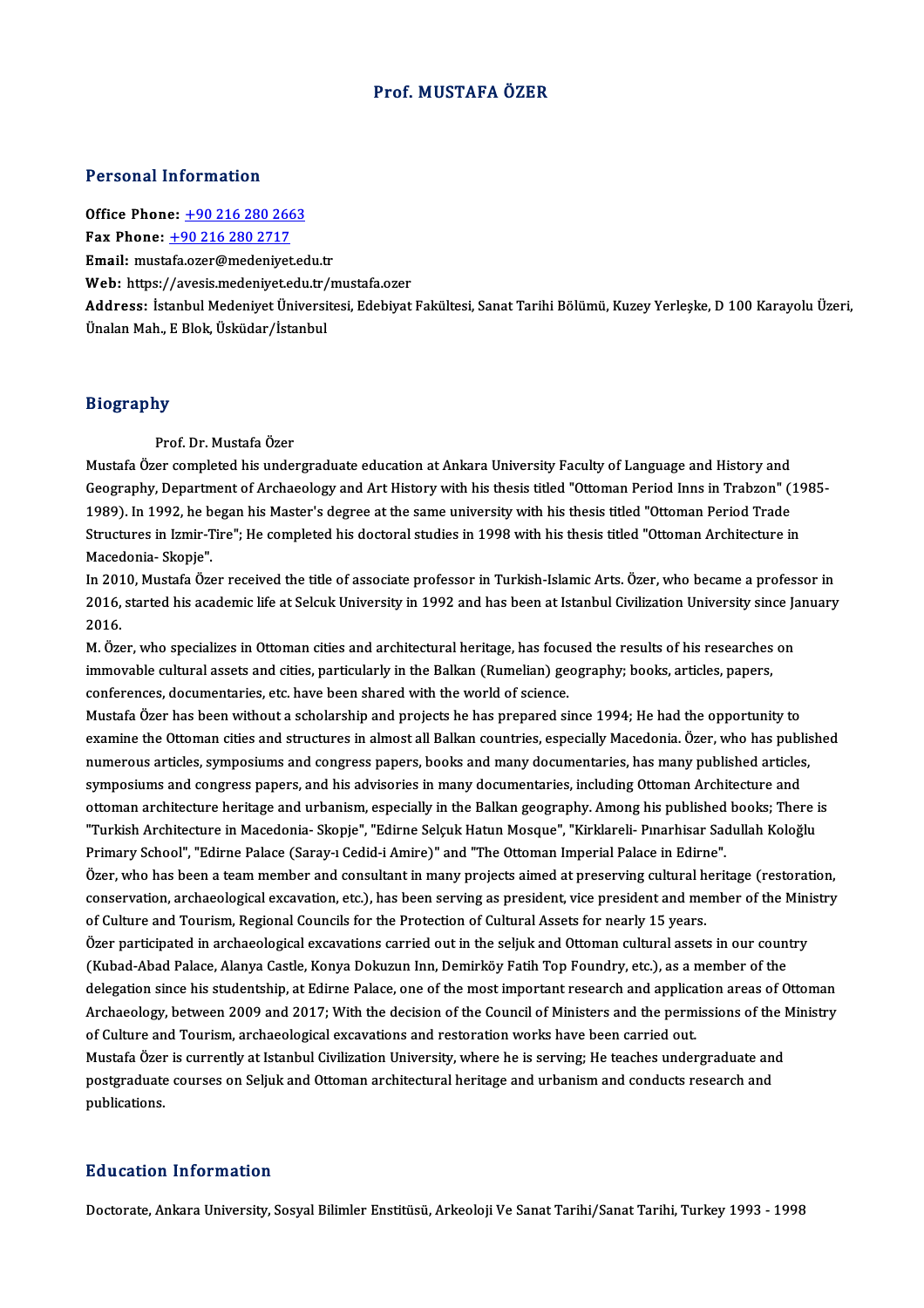Postgraduate, Ankara University, Sosyal Bilimler Enstitüsü, Arkeoloji Ve Sanat Tarihi/Sanat Tarihi, Turkey 1989 - 1993<br>Undergraduate, Ankara University, Sosyal Bilimler Enstitüsü, Arkeoloji Ve Sanat Tarihi/Sanat Tarihi, Tu Postgraduate, Ankara University, Sosyal Bilimler Enstitüsü, Arkeoloji Ve Sanat Tarihi/Sanat Tarihi, Turkey 1989 - 1993<br>Undergraduate, Ankara University, Dil Ve Tarih- Coğrafya Fakültesi, Arkeoloji Ve Sanat Tarihi/Sanat Tar Postgra<br>Underg<br>- 1989 Foreign Languages

English,B2Upper Intermediate

### Certificates, Courses and Trainings

Foreign Language, Ankara Devlet Lisan Okulu, Ankara Devlet Lisan Okulu/İngilizce Proğramı, 1993

### **Dissertations**

Dissertations<br>Doctorate, Makedonya- Üsküp'te Osmanlı Mimarisi (XIV.- XIX. Yüzyıl), Ankara Üniversitesi, Sosyal Bilimler Enstitüsü,<br>Arkeoloji Ve Sanat Tarihi, 1999 2 19991 tatrome<br>Doctorate, Makedonya- Üsküp'te<br>Arkeoloji Ve Sanat Tarihi, 1998<br>Postaraduate İsmir, Tiro'deki Q Doctorate, Makedonya- Üsküp'te Osmanlı Mimarisi (XIV.- XIX. Yüzyıl), Ankara Üniversitesi, Sosyal Bilimler Enstitüsü,<br>Arkeoloji Ve Sanat Tarihi, 1998<br>Postgraduate, İzmir- Tire'deki Osmanlı Dönemi Ticaret Yapıları, Ankara Ün

Arkeoloji Ve Sanat Tar<br>Postgraduate, İzmir- T<br>Ve Sanat Tarihi, 1993 Ve Sanat Tarihi, 1993<br>Research Areas

Research Areas<br>Social Sciences and Humanities, History, Heritage Management for Anatolian Civilizations and Culture, Archaelogy and<br>History of Art, History of Art, Turkish Jelamis Art, Architecture, History of Architecture Hested: en III cas<br>Social Sciences and Humanities, History, Heritage Management for Anatolian Civilizations and Culture, Archaelogy an<br>History of Architecture, Engineering and Technelogy. Social Sciences and Humanities, History, Heritage Mar<br>History of Art, History of Art, Turkish-Islamic Art, Arc<br>History of Architecture, Engineering and Technology History of Architecture, Engineering and Technology<br>Academic Titles / Tasks

Professor, Istanbul Medeniyet University, Faculty Of Arts And Humanities, Art History , 2016 - Continues AssociateMilter Profes / Profes<br>Professor, Istanbul Medeniyet University, Faculty Of Arts And Humanities, Art History , 2016 - Continues<br>Associate Professor, Bahcesehir University, Faculty Of Architecture And Design, Depar Profes<br>Assoc<br>2016<br>Assist Associate Professor, Bahcesehir University, Faculty Of Architecture And Design, Departmen<br>2016<br>Assistant Professor, Trakya University, Fen - Edebiyat Fakültesi, Sanat Tarihi, 2001 - 2010<br>Besearch Assistant, Salsuk Universi

2016<br>Assistant Professor, Trakya University, Fen - Edebiyat Fakültesi, Sanat Tarihi, 2001 - 2010<br>Research Assistant, Selcuk University, Faculty Of Arts And Scıences, Department Of Art Hıstory, 1992 - 1998

### Academic and Administrative Experience

Academic and Administrative Experience<br>Fakülte Kurulu Üyesi, Istanbul Medeniyet University, Faculty Of Art, Design And Architecture, 2017 - 2020<br>Fakülte Vänetin Kurulu Üyesi, Istanbul Medeniyet University, Faculty Of Art, Fakülte Kurulu Üyesi, Istanbul Medeniyet University, Faculty Of Art, Design And Architecture, 2017 - 2020<br>Fakülte Kurulu Üyesi, Istanbul Medeniyet University, Faculty Of Art, Design And Architecture, 2017 - 2020<br>İstanbul M Fakülte Kurulu Üyesi, Istanbul Medeniyet University, Faculty Of Art, Desi<br>Fakülte Yönetim Kurulu Üyesi, Istanbul Medeniyet University, Faculty Of<br>İstanbul Medeniyet Üniversitesi, Sanat Tarihi, Sanat Tarihi, 2016 - 2019<br>İst Fakülte Yönetim Kurulu Üyesi, Istanbul Medeniyet University, Faculty Of Art, Design And Architect<br>İstanbul Medeniyet Üniversitesi, Sanat Tarihi, Sanat Tarihi, 2016 - 2019<br>İstanbul Medeniyet Üniversitesi, Social Sciences In İstanbul Medeniyet Üniversitesi, Sanat Tarihi, Sanat T<br>İstanbul Medeniyet Üniversitesi, Social Sciences Instit<br>Trakya Üniversitesi, Edebiyat Fakültesi, 2010 - 2010<br>Trakya Üniversitesi, Trakya Arastırmaları Markari Mi İstanbul Medeniyet Üniversitesi, Social Sciences Institute, Sanat Tarihi Anabi<br>Trakya Üniversitesi, Edebiyat Fakültesi, 2010 - 2010<br>Trakya Üniversitesi, Trakya Araştırmaları Merkezi Müdürlüğü, 2005 - 2010<br>Trakya Üniversite Trakya Üniversitesi, Edebiyat Fakültesi, 2010 - 2010<br>Trakya Üniversitesi, Trakya Araştırmaları Merkezi Müdürlüğü, 2005 - 2010<br>Trakya Üniversitesi, Balkan Araştırma Ve Uygulama Merkezi , 2004 - 2010

### Courses

Balkanlar'da Osmanlı Şehri ve Mimarlığı, Postgraduate, 2018 - 2019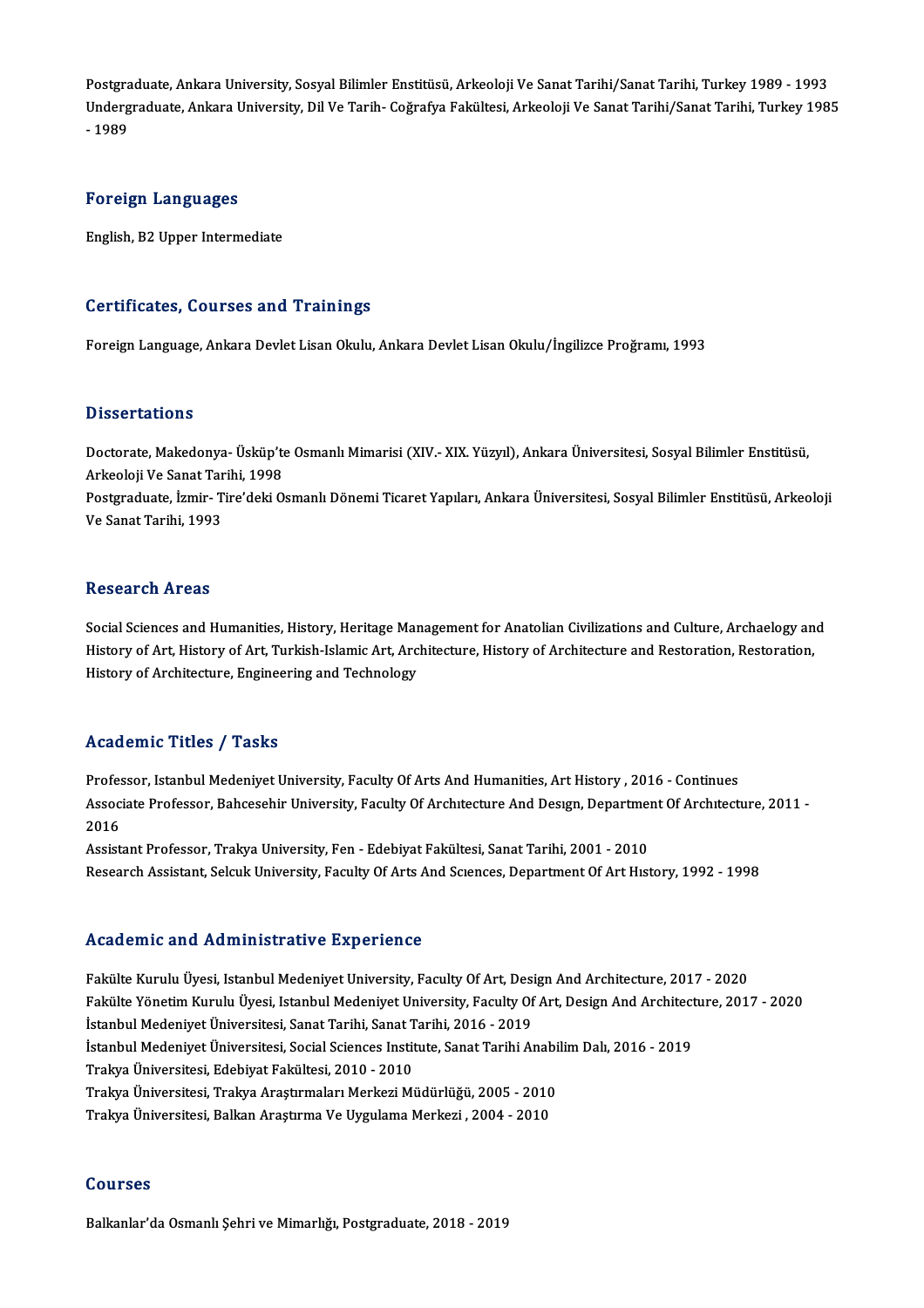Osmanlı Mimarisi'nin Oluşumunda Saray- Bani- Mimar Etkisi, Postgraduate, 2018 - 2019<br>Seminer, Postgraduate, 2019 - 2019 Osmanlı Mimarisi'nin Oluşumunda Sa<br>Seminer, Postgraduate, 2018 - 2019<br>Osmanlı Sehirleri ve Mimarlığı, Bestg Osmanlı Mimarisi'nin Oluşumunda Saray- Bani- Mimar Etki<br>Seminer, Postgraduate, 2018 - 2019<br>Osmanlı Şehirleri ve Mimarlığı, Postgraduate, 2018 - 2019<br>İstanbul'de Osmanlı Mimarisi ve Sehinsilik Postgraduate, 2 Seminer, Postgraduate, 2018 - 2019<br>Osmanlı Şehirleri ve Mimarlığı, Postgraduate, 2018 - 2019<br>İstanbul'da Osmanlı Mimarisi ve Şehircilik, Postgraduate, 2018 - 2019<br>Anadelu Önessi Türk Mimarisi, Undersraduate, 2018 - 2019 Osmanlı Şehirleri ve Mimarlığı, Postgraduate, 2018 - 2019<br>İstanbul'da Osmanlı Mimarisi ve Şehircilik, Postgraduate, 201<br>Anadolu Öncesi Türk Mimarisi, Undergraduate, 2018 - 2019<br>Klasik Devir Osmanlı Mimarisi, U. Undergradua İstanbul'da Osmanlı Mimarisi ve Şehircilik, Postgraduate, 2018<br>Anadolu Öncesi Türk Mimarisi, Undergraduate, 2018 - 2019<br>Klasik Devir Osmanlı Mimarisi- II, Undergraduate, 2014 - 2015<br>Ortacağ Türk Mimarisi, II, Undergraduate Anadolu Öncesi Türk Mimarisi, Undergraduate, 2018 - 2019<br>Klasik Devir Osmanlı Mimarisi- II, Undergraduate, 2014 - 2015<br>Ortaçağ Türk Mimarisi- II, Undergraduate, 2014 - 2015 Batılılaşma Dönemi Osmanlı Mimarisi- II, Undergraduate, 2014 - 2015 Trakya'da Türk Mimarisi'nin Tarihsel Gelisimi, Postgraduate, 2014 - 2015 İstanbul Mimarisi Üzerine Araştırmalar, Postgraduate, 2014 - 2015 Trakya'da Türk Mimarisi'nin Tarihsel Gelişimi, Postgraduate, 2014 - 2015<br>İstanbul Mimarisi Üzerine Araştırmalar, Postgraduate, 2014 - 2015<br>Beylikler ve Erken Osmanlı Devri Mimarisi- II, Undergraduate, 2014 - 2015<br>Kültürel İstanbul Mimarisi Üzerine Araştırmalar, Postgraduate, 2014 - 2015<br>Beylikler ve Erken Osmanlı Devri Mimarisi- II, Undergraduate, 2014 - 2015<br>Kültürel Mirasın Korunması: Yöntem ve Uygulamalar, Postgraduate, 2014 - 2015<br>Ortac Beylikler ve Erken Osmanlı Devri Mimarisi- II, Underg<br>Kültürel Mirasın Korunması: Yöntem ve Uygulamalar<br>Ortaçağ Türk Mimarisi, Undergraduate, 2014 - 2015<br>Anadolu Sokultlu ve Pevlikler Devri Senat''nın Kevre Kültürel Mirasın Korunması: Yöntem ve Uygulamalar, Postgraduate, 2014 - 2015<br>Ortaçağ Türk Mimarisi, Undergraduate, 2014 - 2015<br>Anadolu Selçuklu ve Beylikler Devri Sanatı'nın Kaynak ve Sorunları, Postgraduate, 2014 - 2015<br>K Ortaçağ Türk Mimarisi, Undergraduate, 2014 - 2015<br>Anadolu Selçuklu ve Beylikler Devri Sanatı'nın Kaynak ve Soru<br>Klasik Devir Osmanlı Mimarisi- I, Undergraduate, 2014 - 2015<br>Patililesma Dönemi Osmanlı Mimarisi, I, Undergrad Anadolu Selçuklu ve Beylikler Devri Sanatı'nın Kaynak ve Sorunları, P<br>Klasik Devir Osmanlı Mimarisi- I, Undergraduate, 2014 - 2015<br>Batılılaşma Dönemi Osmanlı Mimarisi- I, Undergraduate, 2014 - 2015<br>Türk Arkeolojisi'ne Ciri Klasik Devir Osmanlı Mimarisi- I, Undergraduate, 2014 - 2015<br>Batılılaşma Dönemi Osmanlı Mimarisi- I, Undergraduate, 2014 - 2015<br>Türk Arkeolojisi'ne Giriş ve Kazı Teknikleri, Undergraduate, 2014 - 2015<br>Osmanlı Mimarisi'nde Batılılaşma Dönemi Osmanlı Mimarisi- I, Undergraduate, 2014 - 2015<br>Türk Arkeolojisi'ne Giriş ve Kazı Teknikleri, Undergraduate, 2014 - 2015<br>Osmanlı Mimarisi'nde Bölgesel Üsluplar, Postgraduate, 2014 - 2015<br>Beylikler ve Erk Türk Arkeolojisi'ne Giriş ve Kazı Teknikleri, Undergraduate, 2014 - 2015<br>Osmanlı Mimarisi'nde Bölgesel Üsluplar, Postgraduate, 2014 - 2015<br>Beylikler ve Erken Osmanlı Devri Mimarisİ, Undergraduate, 2014 - 2015

## Advising Theses

ÖZER M., Kırklareli Müzesi'ndeki Osmanlı Dönemi Sikkeleri, Postgraduate, E.Tuzkaya(Student), 2010 ÖZER M., Edirne'deki Erken Osmanlı Yapılarında Malzeme Kullanımı, Postgraduate, Ö.Karanfil(Student), 2009 ÖZER M., Kırklareli Müzesi'ndeki Osmanlı Dönemi Sikkeleri, Postgraduate, E.Tuzkaya(Student), 2010<br>ÖZER M., Edirne'deki Erken Osmanlı Yapılarında Malzeme Kullanımı, Postgraduate, Ö.Karanfil(Student)<br>ÖZER M., Bulgaristan Has ÖZER M., Edirne'deki Erken Osmanlı Yapılarında Malzeme Kullanımı, Postgraduate, Ö.Karanfil(Student)<br>ÖZER M., Bulgaristan Haskovo (Hasköy)'deki Osmanlı Yapıları, Postgraduate, B.Güray(Student), 2009<br>ÖZER M., Edirne Gazi Mih ÖZER M., Bulgaristan Haskovo (Hasköy)'deki Osmanlı Yapıları, Postgraduate, B.Güray(Student), 200<br>ÖZER M., Edirne Gazi Mihal Camii Haziresindeki Mezar Taşları, Postgraduate, B.Doğan(Student), 200<br>ÖZER M., Edirne Beylerbeyi ÖZER M., Edirne Gazi Mihal Camii Haziresindeki Mezar Taşları, Postgraduate, B.Doğan(Student), 2009<br>ÖZER M., Edirne Beylerbeyi Camii Haziresindeki Mezar Taşları, Postgraduate, E.Baş(Student), 2009<br>ÖZER M., Azerbaycan- Şeki' ÖZER M., Edirne ve Çevresinde Osmanlı Dönemi Askeri Mimari, Postgraduate, S.Ünkazan(Student), 2005

### **Jury Memberships**

Post Graduate, Post Graduate, İstanbul Medeniyet Üniversitesi, February, 2022 yary Tremiserempe<br>Post Graduate, Post Graduate, İstanbul Medeniyet Üniversitesi, February, 2022<br>Appointment Academic Staff, Appointment Academic Staff, İstanbul Medeniyet Üniversitesi, February, 2022<br>Destarate, Destarate M Post Graduate, Post Graduate, İstanbul Medeniyet Üniversitesi, February, 2022<br>Appointment Academic Staff, Appointment Academic Staff, İstanbul Medeniyet Ü<br>Doctorate, Doctorate, Mimar Sinan Güzel Sanatlar Üniversitesi, Febr Appointment Academic Staff, Appointment Academic Staff, İstanbul Medeniyet Üniversitesi, February, 2022<br>Doctorate, Doctorate, Mimar Sinan Güzel Sanatlar Üniversitesi, February, 2022<br>PhD Thesis Monitoring Committee Member, Doctorate, Doctorate, Mimar Sinan Güzel Sanatlar Üniversitesi, February, 2022<br>PhD Thesis Monitoring Committee Member, PhD Thesis Monitoring Committee I<br>Üniversitesi, December, 2021<br>Doctorate, Doctorate, Mimar Sinan Güzel S PhD Thesis Monitoring Committee Member, PhD Thesis Monitoring Committee Member, Mimar Sinan Güzel Sanatlar Üniversitesi, December, 2021<br>Doctorate, Doctorate, Mimar Sinan Güzel Sanatlar Üniversitesi, December, 2021<br>Appointment Academic Staff, Appointment Academic Staff, Çanakkale Onsekiz Mart Üniversitesi, December, 2021<br>Destera Doctorate, Doctorate, Mimar Sinan Güzel Sanatlar Üniversitesi, December, 2021<br>Appointment Academic Staff, Appointment Academic Staff, Çanakkale Onsekiz Ma<br>Doctorate, Doctorate, Mimar Sinan Güzel Sanatlar Üniversitesi, Dece Appointment Academic Staff, Appointment Academic Staff, Çanakkale Onsekiz Ma<br>Doctorate, Doctorate, Mimar Sinan Güzel Sanatlar Üniversitesi, December, 2021<br>Doctorate, Doctorate, Mimar Sinan Güzel Sanatlar Üniversitesi, Dece Doctorate, Doctorate, Mimar Sinan Güzel Sanatlar Üniversitesi, December, 2021<br>Doctorate, Doctorate, Mimar Sinan Güzel Sanatlar Üniversitesi, December, 2021<br>Appointment Academic Staff, Appointment Academic Staff, Uşak Ünive Appointment Academic Staff, Appointment Academic Staff, Uşak Üniversitesi, November, 2021 Appointment Academic Staff, Appointment Academic Staff, Uşak Üniversitesi, November, 2021<br>Appointment Academic Staff, Appointment Academic Staff, Uşak Üniversitesi, November, 2021<br>Associate Professor Exam, Associate Profes Appointment Academic Staff, Appointment Academic Staff, Uşak Üniversitesi, November, 2021<br>Associate Professor Exam, Associate Professor Exam, Aydın Adnan Menderes Üniversitesi, August, 2021<br>PhD Thesis Monitoring Committee Associate Professor Exa:<br>PhD Thesis Monitoring (<br>Üniversitesi, June, 2021<br>PhD Thesis Monitoring ( PhD Thesis Monitoring Committee Member, PhD Thesis Monitoring Committee Member, Mimar Sinan Güzel Sanatlar<br>Üniversitesi, June, 2021<br>PhD Thesis Monitoring Committee Member, PhD Thesis Monitoring Committee Member, Mimar Sina Üniversitesi, June, 2021<br>PhD Thesis Monitoring (<br>Üniversitesi, June, 2021<br>Associato Profossor Eva PhD Thesis Monitoring Committee Member, PhD Thesis Monitoring Committee Memb<br>Üniversitesi, June, 2021<br>Associate Professor Exam, Associate Professor Exam, Mersin Üniversitesi, April, 2021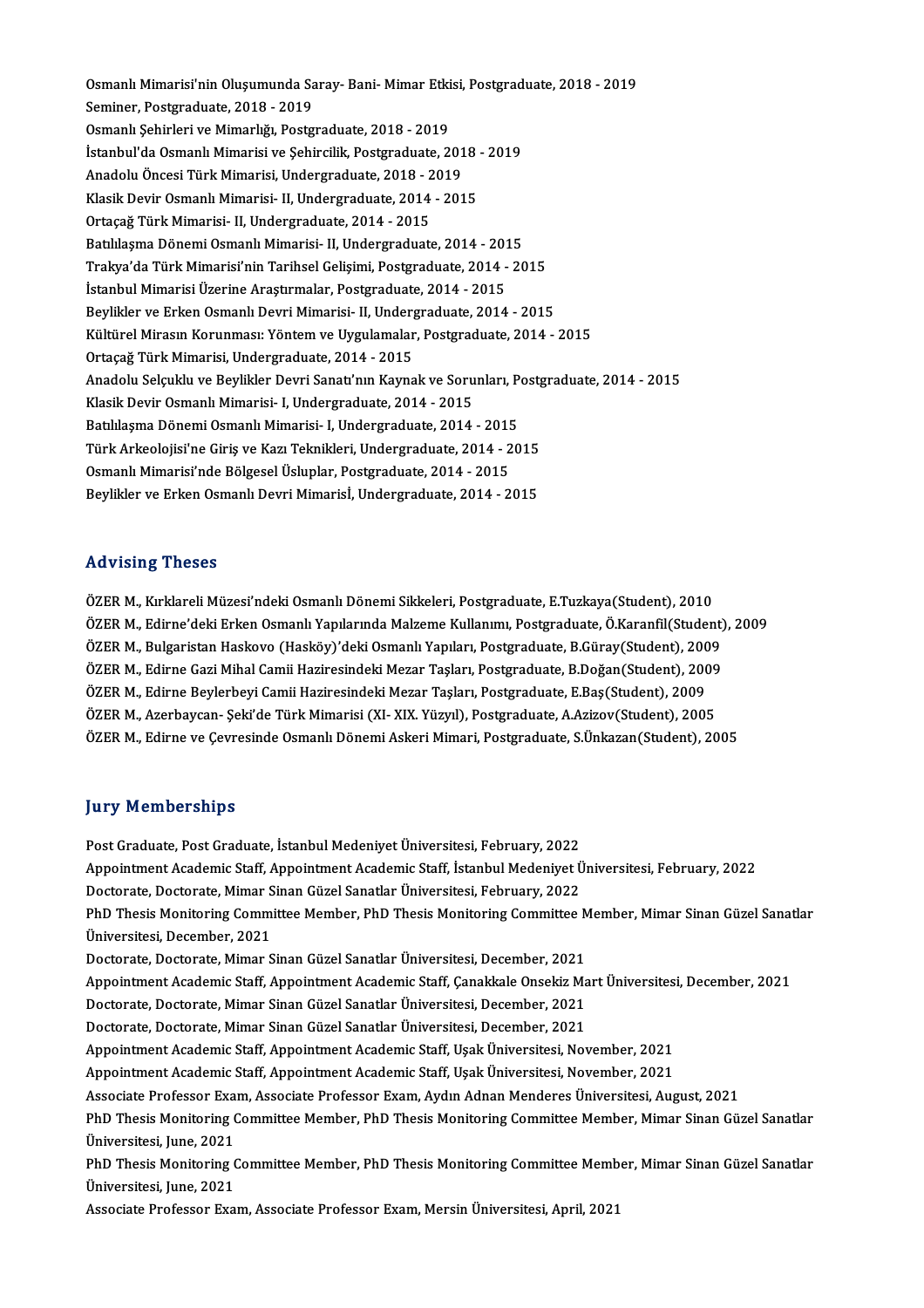Appointment Academic Staff, Appointment Academic Staff, Erciyes Üniversitesi, October, 2020<br>Assesiste Prefessor Evam, Assesiste Prefessor Evam, Kaflas Üniversitesi, October, 2020 Appointment Academic Staff, Appointment Academic Staff, Erciyes Üniversitesi, October, 2<br>Associate Professor Exam, Associate Professor Exam, Kafkas Üniversitesi, October, 2020<br>Associate Professor Eyam, Associate Professor Appointment Academic Staff, Appointment Academic Staff, Erciyes Üniversitesi, October, 20<br>Associate Professor Exam, Associate Professor Exam, Kafkas Üniversitesi, October, 2020<br>Associate Professor Exam, Associate Professor Associate Professor Exam, Associate Professor Exam, Kafkas Üniversitesi, October, 2020<br>Associate Professor Exam, Associate Professor Exam, İstanbul Üniversitesi, October, 2020<br>Appointment Academic Staff, Appointment Academ Associate Professor Exam, Associate Professor Exam, İstanbul Üniversitesi, October, 2020<br>Appointment Academic Staff, Appointment Academic Staff, Erciyes Üniversitesi, March, 2020<br>Appointment Academic Staff, Appointment Aca Appointment Academic Staff, Appointment Academic Staff, Erciyes Üniversitesi, March, 2020<br>Appointment Academic Staff, Appointment Academic Staff, Mimar Sinan Güzel Sanatlar Üniversitesi, March, 2020<br>PhD Thesis Monitoring C Appointment Academic Staff,<br>PhD Thesis Monitoring Comn<br>Üniversitesi, February, 2020<br>Poctoral Examination, Doctor PhD Thesis Monitoring Committee Member, PhD Thesis Monitoring Committee Member, Mimar Sinan Gü<br>Üniversitesi, February, 2020<br>Doctoral Examination, Doctoral Examination, Mimar Sinan Güzel Sanatlar Üniversitesi, December, 201 Üniversitesi, February, 2020<br>Doctoral Examination, Doctoral Examination, Mimar Sinan Güzel Sanatlar Üniversitesi, December, 2019<br>Associate Professor Exam, Associate Professor Exam, Mardin Artuklu Üniversitesi, November, 20 Doctoral Examination, Doctoral Examination, Mimar Sinan Güzel Sanatlar Üniversitesi, December, 2019<br>Associate Professor Exam, Associate Professor Exam, Mardin Artuklu Üniversitesi, November, 2019<br>Associate Professor Exam, Associate Professor Exam, Associate Professor Exam, Mardin Artuklu Üniversitesi, No<br>Associate Professor Exam, Associate Professor Exam, Mimar Sinan Güzel Sanatlar Ün<br>Associate Professor Exam, Doçentlik Sınav Jürisi, 19 May Associate Professor Exam, Associate Professor Exam, Mimar Sinan Güzel Sanatlar Üniversitesi,<br>Associate Professor Exam, Doçentlik Sınav Jürisi, 19 Mayıs Üniversitesi, March, 2019<br>Doctorate, Doktora Tez Savunması, Mimar Sina Associate Professor Exam, Doçentlik Sınav Jürisi, 19 Mayıs Üniversitesi, March, 2019<br>Doctorate, Doktora Tez Savunması, Mimar Sinan Güzel Sanatlar Üniversitesi, November, 2018<br>Associate Professor Exam, Doçentlik Sınav Jüris Doctorate, Doktora Tez Savunması, Mimar Sinan Güzel Sanatlar Üniversitesi, Novembe<br>Associate Professor Exam, Doçentlik Sınav Jürisi, Mardin Artuklu Üniversitesi, June, 20<br>Associate Professor Exam, Doçentlik Sınav Jürisi, V Associate Professor Exam, Doçentlik Sınav Jürisi, Mardin Artuklu Üniversitesi, June, 2018<br>Associate Professor Exam, Doçentlik Sınav Jürisi, Van 100. Yıl Üniversitesi, June, 2018<br>Appointment Academic Staff, Appointment Acad Associate Professor Exam, Doçentlik Sınav Jürisi, Van 100. Yıl Üniversitesi, June, 2018<br>Appointment Academic Staff, Appointment Academic Staff, Uşak Üniversitesi, June, 2018<br>Post Graduate, Yüksek Lisans Tez Savunma Jürisi, Appointment Academic Staff, Appointment Academic Staff, Uşak Üniversitesi, June, 2018<br>Post Graduate, Yüksek Lisans Tez Savunma Jürisi, Mimar Sinan Güzel Sanatlar Üniversitesi, May, 2<br>Doctorate, Doktora Tez Savunma Jürisi, Post Graduate, Yüksek Lisans Tez Savunma Jürisi, Mimar Sinan Güzel Sanatlar Üniversitesi, May, 2<br>Doctorate, Doktora Tez Savunma Jürisi, Trakya Üniversitesi, May, 2018<br>Appointment Academic Staff, Dr. Öğr. Üyesi Ataması, Muğ Doctorate, Doktora Tez Savunma Jürisi, Trakya Üniversitesi, May, 2018<br>Appointment Academic Staff, Dr. Öğr. Üyesi Ataması, Muğla Sıtkı Koçman Üniversitesi, April, 20<br>Associate Professor Exam, Doçentlik Sınav Jürisi, Süleyma Appointment Academic Staff, Dr. Öğr. Üyesi Ataması, Muğla Sıtkı Koçman Üniversitesi, Apr<br>Associate Professor Exam, Doçentlik Sınav Jürisi, Süleyman Demirel Üniversitesi, March, 2<br>Post Graduate, Yüksek Lisans Tez Savunma Jü Associate Professor Exam, Doçentlik Sınav Jürisi, Süleyman Demirel Üniversitesi, March, 201<br>Post Graduate, Yüksek Lisans Tez Savunma Jürisi, Sakarya Üniversitesi, November, 2017<br>Associate Professor Exam, Doçentlik Sınav Jü Post Graduate, Yüksek Lisans Tez Savunma Jürisi, Sakarya Üniversitesi, November, 2017<br>Associate Professor Exam, Doçentlik Sınav Jürisi, İstanbul Şehir Üniversitesi, October, 2017<br>Post Graduate, Tanzimat'tan Cumhuriyete Hat Associate Professor Exam, Doçentlik Sınav Jürisi, İstanbul Şehir Üniversitesi, October, 20<br>Post Graduate, Tanzimat'tan Cumhuriyete Hatay'daki Kamu Yapıları, Mimar Sinan Güzel<br>Appointment Academic Staff, Yrd.Doç.Dr. Ataması Post Graduate, Tanzimat'tan Cumhuriyete Hatay'daki Kamu Yapıları, Mimar Sinan Güzel Sana<br>Appointment Academic Staff, Yrd.Doç.Dr. Ataması, Trakya Üniversitesi, February, 2017<br>Doctorate, Doktora Tez Savunma Jürisi, Mimar Sin Appointment Academic Staff, Yrd.Doç.Dr. Ataması, Trakya Üniversitesi, February, 20<br>Doctorate, Doktora Tez Savunma Jürisi, Mimar Sinan Güzel Sanatlar Üniversitesi, Jul<br>Associate Professor Exam, Associate Professor Exam, Uşa Doctorate, Doktora Tez Savunma Jürisi, Mimar Sinan Güzel Sanatlar Üniversitesi, June, 2016<br>Associate Professor Exam, Associate Professor Exam, Uşak Üniversitesi, May, 2016<br>Appointment Academic Staff, Yrd.Doç.Dr. Ataması, S Post Graduate, Yüksek Lisans Tez Savunması/ Jüri Üyesi, Mimar Sinan Güzel Sanatlar Üniversitesi, May, 2015 Appointment Academic Staff, Yrd.Doç.Dr. Ataması, Sakarya Üniversitesi, April, 2016<br>Post Graduate, Yüksek Lisans Tez Savunması/ Jüri Üyesi, Mimar Sinan Güzel Sanatlar Üniversitesi, May, 2015<br>Appointment Academic Staff, Artu yrd.doç.dr. atanması, Mardin Artuklu Üniversitesi, February, 2015<br>Doctorate, Ege Üniversitesi,Sosyal Bilimler Enstitüsü, Hasan Uçar'ın tez savunması, Ege Üniversitesi, May, 2014 Appointment Academic Staff, Artuklu Üniversitesi, Edebiyat Fakültesi, Sanat Tarihi Bölümü, Evindar Yeşilbaş'ın<br>yrd.doç.dr. atanması, Mardin Artuklu Üniversitesi, February, 2015<br>Doctorate, Ege Üniversitesi,Sosyal Bilimler E yrd.doç.dr. atanması, Mardin Artuklu Üniversitesi, February, 2015<br>Doctorate, Ege Üniversitesi,Sosyal Bilimler Enstitüsü, Hasan Uçar'ın tez savunması, Ege Üniversitesi, May, 2014<br>Appointment Academic Staff, Trakya Üniversit kadrosuna atanması, Trakya Üniversitesi, April, 2014<br>Post Graduate, Doktora Tez Savunması/Jüri Üyesi, Trakya Üniversitesi, April, 2014 Appointment Academic Staff, Trakya Üniversitesi, Edebiyat Fakültesi, Sanat Tarihi B<br>kadrosuna atanması, Trakya Üniversitesi, April, 2014<br>Post Graduate, Doktora Tez Savunması/Jüri Üyesi, Trakya Üniversitesi, April, 2014<br>Dos Doctorate, Ege Üniversitesi,Sosyal Bilimler Enstitüsü, Aygül Uçar'ın tez savunması, Ege Üniversitesi, March, 2013

# Doctorate, Ege Universitesi,Sosyal Billmier Enstitusu, Aygul Uçar in tez savunması, Ege Univer<br>Articles Published in Journals That Entered SCI, SSCI and AHCI Indexes

- **Tricles Published in Journals That End**<br>I. Water Buildings of the Edirne Palace I. Water Buildings of the Edirne Palace<br>Özer M., Dündar M. Belleten, no.303, pp.615-643, 2021 (Journal Indexed in AHCI)
- Özer M., Dündar M.<br>Belleten, no.303, pp.615-643, 2021 (Journal Indexed in AHCI)<br>II. Edirne Sarayı (Saray-ı Cedid-i Amire)'ndan Günümüze Ulaşabilen Yapılar Hakkında<br>Özer M Belleten<br><mark>Edirne</mark><br>Özer M. Edirne Sarayı (Saray-ı Cedid-i Amire)'ndan Günümüze Ulaşa<br>Özer M.<br>Turkish Studies, vol.9, pp.809-836, 2014 (Journal Indexed in AHCI)<br>Edinne, Karaağas, Timuntes Köyü Timuntes Basa Camisi Özer M.<br>Turkish Studies, vol.9, pp.809-836, 2014 (Journal Indexed in Al<br>III. Edirne- Karaağaç- Timurtaş Köyü Timurtaş Paşa Camisi
- Turkish<br>**Edirne**<br>Özer M.<br><sup>Relleter</sub></sup> Edirne- Karaağaç- Timurtaş Köyü Timurtaş Paşa Camisi<br>Özer M.<br>Belleten, no.254, pp.145-160, 2005 (Journal Indexed in AHCI)

# Belleten, no.254, pp.145-160, 2005 (Journal Indexed in AHCI)<br>Articles Published in Other Journals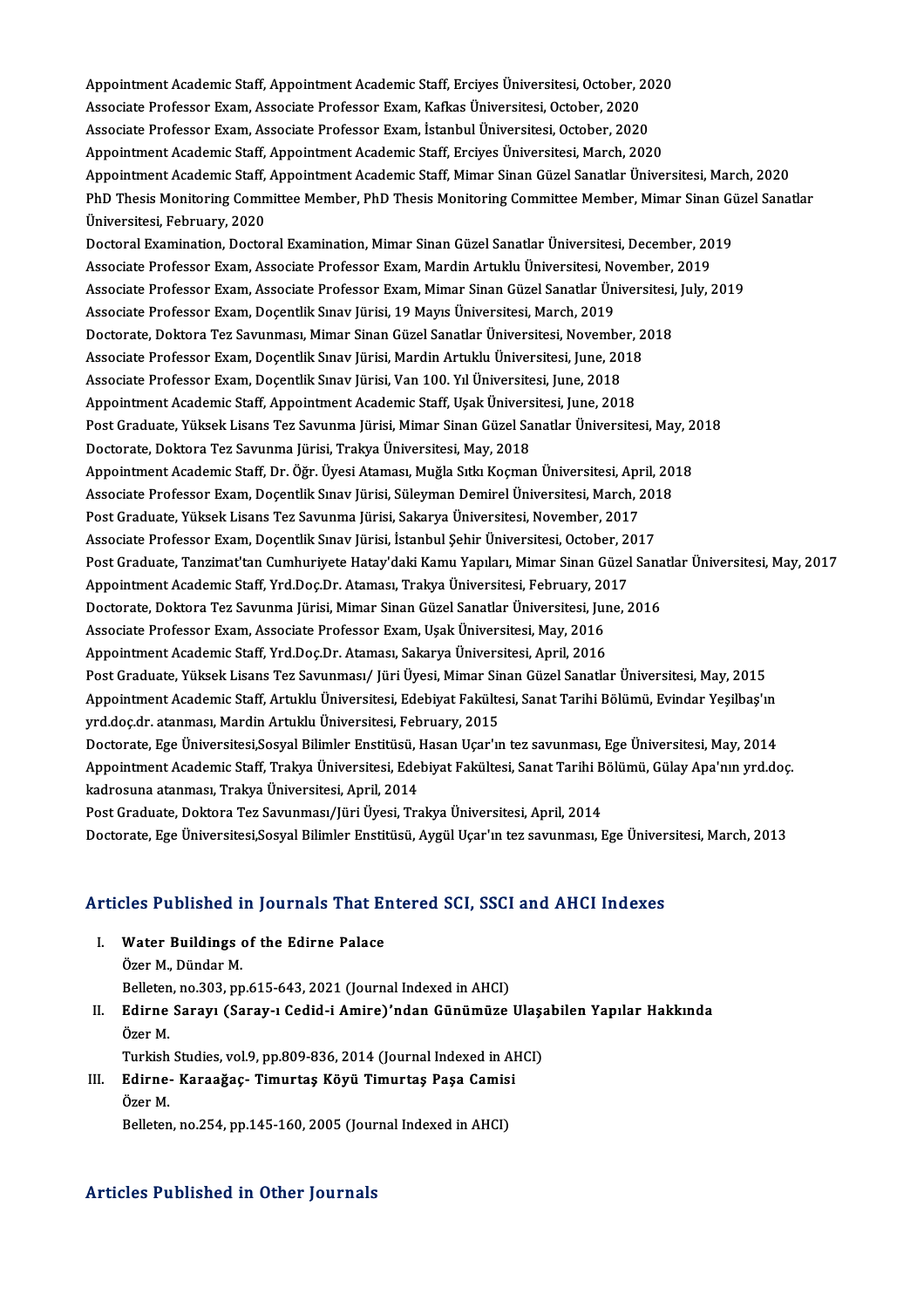I. Ottoman Cities and Architecture in Balkans<br>Öser M Ottoma<br>Özer M.<br><sup>VÖV. Vö</sup> Ottoman Cities and Architecture in Balkans<br>Özer M.<br>YÖK, Yüksek Öğretim Dergisi, no.20, pp.53-59, 2021 (National Non-Refereed Journal)<br>Edinne Sanaw Kum Kaan: Hamamı ve Assulan Hamamı (The Kum Bavilian Bat Özer M.<br>YÖK, Yüksek Öğretim Dergisi, no.20, pp.53-59, 2021 (National Non-Refereed Journal)<br>II. Edirne Sarayı Kum Kasrı Hamamı ve Aşçılar Hamamı (The Kum Pavilion Bath and The Cooks Bath in<br>The Edirne Palase) YÖK, Yüksek Öğretim l<br>Edirne Sarayı Kum<br>The Edirne Palace)<br>Özer M. Dünder M Edirne Sarayı Kul<br>The Edirne Palace<br>Özer M., Dündar M.<br>Akdoniz Sanat vol 1 The Edirne Palace)<br>Özer M., Dündar M.<br>Akdeniz Sanat, vol.19, no.1, pp.571-584, 2019 (National Refreed University Journal)<br>Palkanlar'da Osmanlı Kanti ve Mimarlık Mirası Özer M., Dündar M.<br>Akdeniz Sanat, vol.19, no.1, pp.571-584, 2019 (Natior<br>III. Balkanlar'da Osmanlı Kenti ve Mimarlık Mirası<br>ÖZER M. Akdeniz<br><mark>Balkanl</mark>:<br>ÖZER M.<br>Valaf Ber Balkanlar'da Osmanlı Kenti ve Mimarlık Mirası<br>ÖZER M.<br>Vakıf Restorasyon Yıllığı, no.13, pp.120-133, 2016 (Other Refereed National Journals)<br>Edinne Veni Sarav(Sarav ı Çedid i Amire)'nin Moyeut Dunumu, Sarunları ve i ÖZER M.<br>Vakıf Restorasyon Yıllığı, no.13, pp.120-133, 2016 (Other Refereed National Journals)<br>IV. Edirne Yeni Saray(Saray-ı Cedid-i Amire)'nin Mevcut Durumu, Sorunları ve Yapılması Gerekenler<br>ÖZER M Vakıf Res<br>**Edirne**<br>ÖZER M.<br>T. Ü. Ede Edirne Yeni Saray(Saray-ı Cedid-i Amire)'nin Mevcut Durumu, Sorunları ve Yapılması<br>ÖZER M.<br>T. Ü. Edebiyat Fakültesi Dergisi, vol.1, no.2, pp.37-56, 2011 (National Refreed University Journal)<br>Tekindağ, Saray'daki Osmanlı Dö ÖZER M.<br>T. Ü. Edebiyat Fakültesi Dergisi, vol.1, no.2, pp.37-56,<br>V. Tekirdağ- Saray'daki Osmanlı Dönemi Yapıları<br>ÖZEP M T. Ü. Ede<br><mark>Tekirda</mark><br>ÖZER M.<br><sup>Väre Arl</sub></sup> Tekirdağ- Saray'daki Osmanlı Dönemi Yapıları<br>ÖZER M.<br>Yöre Aylık Kültür Dergisi, vol.8, pp.57-85, 2008 (National Non-Refereed Journal)<br>Kultlanali Bunarhisar ve Couresindaki Osmanlı Dönemi Yapıları ÖZER M.<br>Yöre Aylık Kültür Dergisi, vol.8, pp.57-85, 2008 (National Non-Refereed<br>VI. Kırklareli-Pınarhisar ve Çevresindeki Osmanlı Dönemi Yapıları<br>ÖZER M. Yöre Ayl<br><mark>Kırklare</mark><br>ÖZER M.<br><sup>Vöre Ayl</sup> Kırklareli-Pınarhisar ve Çevresindeki Osmanlı Dönemi Yapıları<br>ÖZER M.<br>Yöre Aylık Kültür Dergisi, vol.8, pp.40-59, 2007 (National Non-Refereed Journal)<br>Edinne'nin Teribi Mererlıkları 1 VII. Edirne'nin Tarihi Mezarlıkları-1<br>ÖZER M. Yöre Ayl<br><mark>Edirne'ı</mark><br>ÖZER M.<br><sup>Vöro Ayl</sup> Yöre Aylık Kültür Dergisi, vol.8, no.93, pp.3-36, 2007 (National Non-Refereed Journal) ÖZER M.<br>Yöre Aylık Kültür Dergisi, vol.8, no.93<br>VIII. Kırklareli-Vize'de Türk Mimarisi<br>ÖZEP M Yöre Ayl<br><mark>Kırklare</mark><br>ÖZER M.<br><sup>Vöre Ayl</sup> Kırklareli-Vize'de Türk Mimarisi<br>ÖZER M.<br>Yöre Aylık Kültür Dergisi, vol.7, no.80, pp.20-35, 2006 (National Non-Refereed Journal)<br>Kosova'da Türk Mimarisi ÖZER M.<br>Yöre Aylık Kültür Dergisi, vol<br>IX. Kosova'da Türk Mimarisi<br>ÖZER M. Yöre Ayl<br><mark>Kosova'</mark><br>ÖZER M.<br><sup>Vöro</sup> Ayl Yöre Aylık Kültür Dergisi, vol.7, no.77, pp.5-11, 2006 (National Non-Refereed Journal) ÖZER M.<br>Yöre Aylık Kültür Dergisi, vol.7, no.77, pp.5-11, 2<br>X. Edirne- Lalapaşa'daki Türk Devri Eserleri<br>Özer M Yöre Ay<br>**Edirne**<br>Özer M.<br>TPA*V*YA Edirne- Lalapaşa'daki Türk Devri Eserleri<br>Özer M.<br>TRAKYA ÜNİVERSİTESİ SOSYAL BİLİMLER DERGİSİ, vol.8, no.1, pp.54-72, 2006 (National Refreed University<br>Journal) Özer M<br>TRAKYA<br>Journal)<br>Sitti Sab TRAKYA ÜNİVERSİTESİ SOSYAL BİLİMLER DERGİSİ, vol.8, no.1, pp.54-<br>Journal)<br>XI. Sitti Şah Sultan'ın Edirne'deki Eserleri ve Mezarına Ait Taşlar<br>Özen M Journal)<br><mark>Sitti Şa</mark><br>Özer M.<br>Abent <sup>İr</sup> Sitti Şah Sultan'ın Edirne'deki Eserleri ve Mezarına Ait Taşlar<br>Özer M.<br>Abant İzzet Baysal Üniversitesi Sosyal Bilimler Dergisi, vol.4, no.1, pp.50-62, 2004 (National Refreed University Özer M.<br>Abant İzz<br>Journal)<br>Edinne Abant İzzet Baysal Üniversitesi Sosyal Biliml<br>Journal)<br>XII. Edirne- Süloğlu Tatarlar Köyü Türbesi<br>Özer M Journal)<br><mark>Edirne</mark><br>Özer M.<br>TPAKYA Edirne- Süloğlu Tatarlar Köyü Türbesi<br>Özer M.<br>TRAKYA ÜNİVERSİTESİ SOSYAL BİLİMLER DERGİSİ, vol.4, no.1, pp.50-62, 2004 (National Refreed University<br>Journal) Özer M.<br>TRAKYA<br>Journal)

# Journal)<br>Books & Book Chapters

- ooks & Book Chapters<br>I. Architectural Heritage of the Ottoman Period in Macedonia<br>Öser M Archite<br>Archite<br>Özer M.
	-

Architectural Heritage of the Ottoman Period in Macedonia<br>Özer M.<br>in: Prof. Dr. İlker Alp'e Armağan Kitabı, Yavuz Güner,Erhan Vatansever,Hakan Şallı, Editor, Paradigm Press Ltd Özer M.<br>in: Prof. Dr. İlker Alp'e Armağı<br>Çanakkale, pp.239-264, 2021<br>The Ottoman Imnorial Bala in: Prof. Dr. İlker Alp'e Armağan Kitabı, Yavu<br>Çanakkale, pp.239-264, 2021<br>II. The Ottoman Imperial Palace in Edirne<br>ÖZEP M

Çanakkal<br>**The Otto**<br>ÖZER M. ÖZER M.<br>Bahçeşehir Üniversitesi Yayınlar, İstanbul, 2014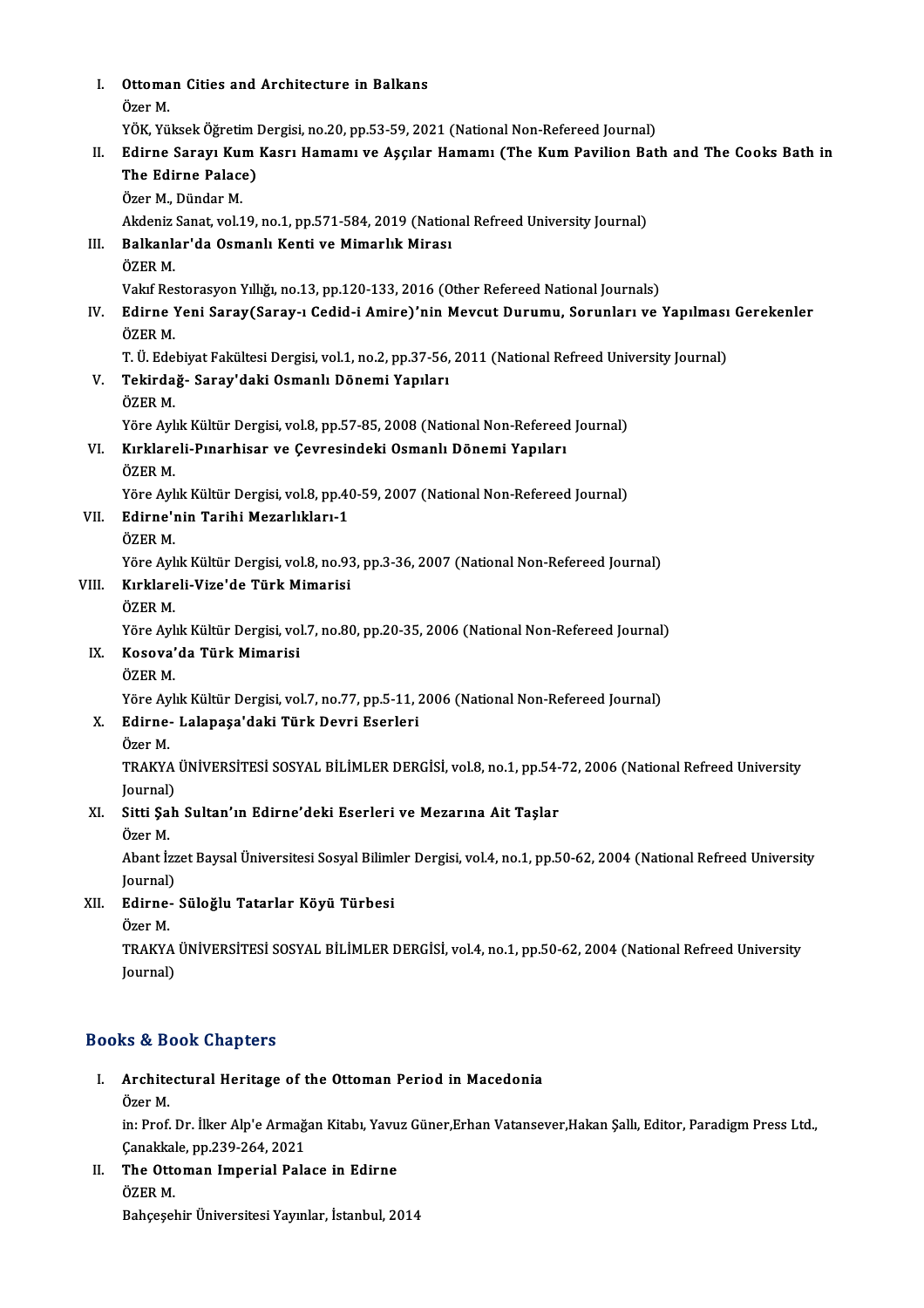| III.  | Edirne Sarayı (Saray-ı Cedid-i Amire)                                                                              |
|-------|--------------------------------------------------------------------------------------------------------------------|
|       | ÖZER M.                                                                                                            |
|       | Bahçeşehir Üniversitesi Yayınlar, İstanbul, 2014                                                                   |
| IV.   | Edirne Sarayı ve Mimarisi                                                                                          |
|       | ÖZER M.                                                                                                            |
|       | in: Edirne Taşınmaz Kültür Varlıkları Envanteri, A. A., Editor, Edirne Valiliği, İstanbul, pp.474-488, 2013        |
| V.    | Osmanlı Dönemi'nde Edirne ve Mimarlık Mirası                                                                       |
|       | ÖZER M.                                                                                                            |
|       | in: Edirne Taşınmaz Kültür Varlıkları Envanteri, A. A., Editor, Edirne Valiliği, İstanbul, pp.14-25, 2013          |
| VI.   | Edirne- Keşan Hersekzade Ahmed Paşa Camisi                                                                         |
|       | ÖZER M                                                                                                             |
|       | in: Hersekzade Ahmed Paşa Camii'nin 500. Yılı, A. A., Editor, İstanbul, İstanbul, pp.9-17, 2011                    |
| VII.  | Kırklareli- Pınarhisar Sadullah Koloğlu İlkokulu                                                                   |
|       | ÖZER M.                                                                                                            |
|       | Yöre Dergisi Yayınları, İstanbul, 2009                                                                             |
| VIII. | Edirne Selçuk Hatun Camisi                                                                                         |
|       | ÖZER M.                                                                                                            |
|       | Yöre Dergisi Yayınları, İstanbul, 2007                                                                             |
| IX.   | Edirne Çakır Ağa Camisi                                                                                            |
|       | ÖZER M.                                                                                                            |
|       | in: Sanat Tarihi Araştırmaları, Prof. Dr. Haşim Karpuz'a Armağan, M. Denktaş, O. Eravşar, Editor, Konya, Konya,    |
|       | pp 314-324, 2007                                                                                                   |
| X.    | Üsküp'te Türk Mimarisi (XIV.-XIX Yüzyıl)                                                                           |
|       | ÖZER M                                                                                                             |
|       | Türk Tarih Kurumu Yayınları, Ankara, 2006                                                                          |
| XI.   | Edirne-Uzunköprü-Kırkkavak Köyü Gazi Turhan Bey Külliyesi                                                          |
|       | Özer M.                                                                                                            |
|       | in: Sanatta Asya Anadolu İlişkileri (Beyhan Karamağaralı'ya Armağan), Günseli Renda-Filiz Yenişehirlioğlu, Editor, |
|       | Hacettepe Üniversitesi Yayını, Ankara, pp.367-388, 2006                                                            |
| XII.  | Osmanlı Dönemi Balkan Şehirlerinde İmar Faaliyetleri ve Fiziki Yapı: Üsküp Örneği                                  |
|       | ÖZER M                                                                                                             |
|       | in: Osmanlı, Eren G., Editor, Tc. Kültür Bakanlığı Yayınları, Ankara, pp.309-330, 1999                             |
| XIII. | Trabzon'un Osmanlı Dönemi Ticaret Yapıları: Genel Bir Değerlendirme                                                |
|       | ÖZER M.                                                                                                            |
|       | in: Trabzon İl Yıllığı 1997, A. A., Editor, Trabzon Valiliği, Ankara, pp.85-100, 1997                              |
|       |                                                                                                                    |

## Refereed Congress / Symposium Publications in Proceedings

- efereed Congress / Symposium Publications in Proceedings<br>I. Edirne Sarayı (Saray-I Cedîd- İ Âmire) Kazısı 2014 Yılı Çalışmaları<br>ÖZEP M. Dündar M. Ayban C. Hear H. Güner Y Född Göngröss / Symposium i usiteut<br>Edirne Sarayı (Saray-I Cedîd- İ Âmire) Kaz<br>ÖZER M., Dündar M., Ayhan G., Uçar H., Güner Y. Edirne Sarayı (Saray-I Cedîd- İ Âmire) Kazısı 2014 Yılı Çalışmaları<br>ÖZER M., Dündar M., Ayhan G., Uçar H., Güner Y.<br>37. Uluslararası Kazı, Araştırma ve Arkeometri Sempozyumu, Erzurum, Turkey, 11 May 2016, vol.3, pp.595-622 ÖZER M., Dündar M., Ayhan G., Uçar H., Güner Y.<br>37. Uluslararası Kazı, Araştırma ve Arkeometri Sempozyumu, Erzurum, Turkey,<br>II. Edirne Yeni Saray (Saray-ı Cedid-i Amire) Kazısı 2012 Yılı Çalışmaları<br>ÖZEP M 37 Ulusl<mark>.</mark><br>**Edirne**<br>ÖZER M.<br>25 Ulusl.
- Edirne Yeni Saray (Saray-ı Cedid-i Amire) Kazısı 2012 Yılı Çalışmaları<br>ÖZER M.<br>35. Uluslar arası Kazı, Araştırma ve Arkeometri Sempozyumu Kazı Sonuçları Toplantısı, Muğla, Turkey, 27 May<br>2012.nn 282.290. ÖZER M.<br>35. Uluslar arası K.<br>2013, pp.383-399<br>Edinne Yoni Sara 2013, pp 383-399
- III. Edirne Yeni Saray Kazısı 2009-2010 Yılı Çalışmaları ÖZER M.

Edirne Yeni Saray Kazısı 2009- 2010 Yılı Çalışmaları<br>ÖZER M.<br>Uluslar arası Katılımlı XV. Ortaçağ ve Türk Dönemi Kazıları ve Sanat Tarihi Araştırmaları Sempozyumu, Eskişehir, ÖZER M.<br>Uluslar arası Katılımlı XV. Ortaçağ ve Ti<br>Turkey, 19 October 2011, pp.615-626<br>Edinne Veni Saray'ın Avadia Benli: Uluslar arası Katılımlı XV. Ortaçağ ve Türk Dönemi Kazıları ve Sanat Tarihi Araştırmaları Sempozyumu, Eskişel<br>Turkey, 19 October 2011, pp.615-626<br>IV. Edirne Yeni Saray'ın Avadis Benliyan Tarafından Hazırlanan 1905 Tari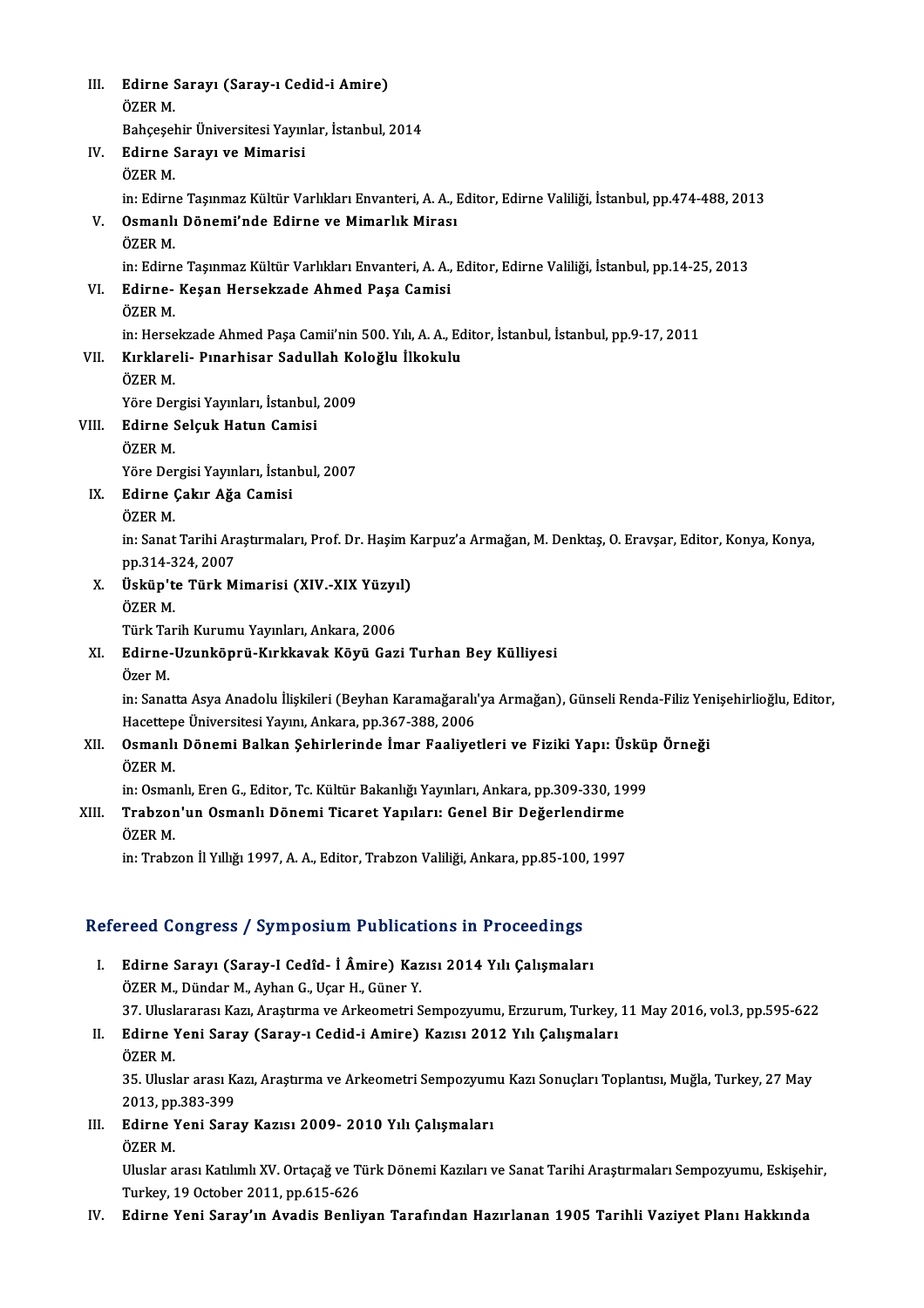# Düşünceler Düşünd<br>Özer M.<br>14th Int

Özer M.<br>14th International Congress of Turkish Art Proceedings, Paris, France, 19 - 25 September 2011, pp.559-566

# Özer M.<br>14th International Congress of Turkish Art Proceedings, Paris, France, 19 - 25 September 2011, pp.559-<br>V. Yeni Dönem Kazılarına Başlarken Edirne Yeni Sarayı'nın Sorunları ve Yapılması Gerekenler<br>ÖZER M 14th Inte<br>Yeni Dö<br>ÖZER M.<br>VIV. Orte Yeni Dönem Kazılarına Başlarken Edirne Yeni Sarayı'nın Sorunları ve Yapılması Gerekenler<br>ÖZER M.<br>XIV. Ortaçağ ve Türk Dönemi Kazıları ve Sanat Tarihi Araştırmaları Sempozyumu Bildirileri, Konya, Turkey, 20<br>Ostabar 2010 pp.

ÖZER M.<br>XIV. Ortaçağ ve Türk Döner<br>October 2010, pp.463-482<br>The Compley of Ayas Ba XIV. Ortaçağ ve Türk Dönemi Kazıları ve Sanat Tarihi Araştırmaları Sempozyumu Bildirileri, Konya, Turkey<br>October 2010, pp.463-482<br>VI. The Complex of Ayas Pasha in Tekirdag- Saray in context of the contrubitions of his buil

# October 2010, pp.463-482<br>The Complex of Ayas Pasha<br>activities in Ottoman cities<br>ÖZEP M The Con<br>activitie<br>ÖZER M.<br>16th. 17

activities in Ottoman cities<br>ÖZER M.<br>16th-17th Centuries Otoman Art and Arch– itecture in Hungary and in the Centre of the Empire, International<br>Symposium, Pess. Hungary, 02.Qsteber 2010, np.112.112. ÖZER M.<br>16th- 17th Centuries Otoman Art and Arch– itecture in Hum<br>Symposium, Pecs, Hungary, 02 October 2010, pp.112-113<br>Edinne Veni Saray Karya; 2009, Vil: Calismalar; 16th-17th Centuries Otoman Art and Arch-itecture<br>Symposium, Pecs, Hungary, 02 October 2010, pp.112<br>VII. Edirne Yeni Saray Kazısı 2009 Yılı Çalışmaları<br>ÖZEP M Symposi<br>**Edirne**<br>ÖZER M.<br>Kültür ve

- -

Edirne Yeni Saray Kazısı 2009 Yılı Çalışmaları<br>ÖZER M.<br>Kültür ve Turizm Bakanlığı, 32. Uluslar arası Kazı, Araştırma ve Arkeometri Sempozyumu Bildirileri Kazı Sonuçları ÖZER M.<br>Kültür ve Turizm Bakanlığı, 32. Uluslar arası Kazı, Araşı<br>Toplantısı, İstanbul, Turkey, 24 May 2010, pp.225-244<br>The Arshitestural and Ornemantal Studies of Mu Kültür ve Turizm Bakanlığı, 32. Uluslar arası Kazı, Araştırma ve Arkeometri Sempozyumu Bildirileri Kazı<br>Toplantısı, İstanbul, Turkey, 24 May 2010, pp.225-244<br>VIII. The Architectural and Ornemantel Studies of Murad Huda

## Toplantısı, İstanbul, Turkey, 24 May 2010, pp.225-244<br>The Architectural and Ornemantel Studies of Mu<br>Restorations, Plovdiv- Bulgaria<br>Özer M. The Are<br>Restora<br>Özer M. Restorations, Plovdiv- Bulgaria<br>Özer M.<br>Filibe (Plovdiv) Cuma Mosque Conference Papers, Plovdiv, Bulgaria, 07 June 2008, pp.47-90<br>Edinne'deki Osmanlı Dönemi Moranlıkları, Herineler, Maran Tesları ve Türbeler

IX. Edirne'deki Osmanlı Dönemi Mezarlıkları- Hazireler, Mezar Taşları ve Türbeler<br>Özer M. Filibe (F<br>**Edirne'**<br>Özer M.<br>Uluslara

Uluslararası Türk Sanatı ve Arkeolojisi Sempozyumu, Rüçhan Arık ve M.Oluş Arık'a Armağan, Konya, Turkey, 25 Özer M.<br>Uluslararası Türk Sanatı<br>April 2007, pp.507-527<br>Edirne Müresi'ndeki f

- X. Edirne Müzesi'ndeki Osmanlı Dönemi Mezar Taşları- I<br>Özer M. April 20<br>**Edirne**<br>Özer M.<br>Kültür v
	-

Kültür ve Turizm Bakanlığı, 23.Araştırma Sonuçları Toplantısı Bildirileri, Antalya, Turkey, 30 May 2005, pp.355-366

# Özer M.<br>Kültür ve Turizm Bakanlığı, 23.Araştırma Sonuçları Toplantısı Bil<br>XI. Bulgaristan- Haskovo (Hasköy)'deki Türk Devri Eserleri<br>Özer M Kültür v<br><mark>Bulgar</mark>i<br>Özer M.

Bulgaristan- Haskovo (Hasköy)'deki Türk Devri Eserleri<br>Özer M.<br>Uluslararası Osmanlı ve Cumhuriyet Dönemi Türk- Bulgar İlişkileri Sempozyumu, Eskişehir, Turkey, 11 May 2005,<br>nn <sup>2EE 266</sup> Özer M.<br>Uluslararası<br>pp.355-366<br>Erker Osm Uluslararası Osmanlı ve Cumhuriyet Dönemi Türk- Bulgar İlişkileri Sempozyumu, Eskişel<br>pp.355-366<br>XII. Erken Osmanlı Mimarisi'nin Edirne'de Tipik Bir Örneği: Emir Hüseyin Mescidi<br>ÖZER M

# pp.355-3<br><mark>Erken O</mark><br>ÖZER M.<br><sup>VIII</sup>-Orte

Erken Osmanlı Mimarisi'nin Edirne'de Tipik Bir Örneği: Emir Hüseyin Mescidi<br>ÖZER M.<br>VIII. Ortaçağ ve Türk Dönemi Kazıları ve Sanat Tarihi Araştırmaları Sempozyumu, Sakarya, Turkey, 26 April 2004, ÖZER M.<br>VIII. Ortaçağ ve Türk Dö<br>vol.7, no.1, pp.308-320<br>Turbaneğulleri'nin B vol 7, no 1, pp 308-320

## XIII. Turhanoğulları'nın Balkanlar'daki İmar Faaliyetleri<br>Özer M.

**Turhanoğulları'nın Balkanlar'daki İmar Faaliyetleri**<br>Özer M.<br>Balkanlar'da İslam Medeniyeti II. Milletlerarası Sempozyumu Tebliğleri, Tirane, Albania, 04 December 2003,<br>nn 247 279 Özer M.<br>Balkanlar'da<br>pp.247-279<br>Edirno'da L Balkanlar'da İslam Medeniyeti II. Milletlerarası Sempozyumu Tebliğleri, Tirane, Albania, 04 December 2003,<br>pp.247-279<br>XIV. Edirne'de Mihaloğulları'nın İmar Faaliyetleri ve Bu Aileye Ait Mezar Taşlarının Değerlendirilmesi

# pp.247-2<br><mark>Edirne'</mark><br>ÖZER M.<br>Trakva Ü Edirne'de Mihaloğulları'nın İmar Faaliyetleri ve Bu Aileye Ait Mezar Taşlarının Değerlendirilme<br>ÖZER M.<br>Trakya Üniversitesi I. Edirne Kültür Araştırmaları Sempozyumu Bildirileri, Edirne, Turkey, 23 October 2003,<br>nn <sup>211 24</sup>

ÖZER M.<br>Trakya Ünive<br>pp.311-349<br>Mihaloğulle pp 311-349

## XV. Mihaloğulları'nın Anadolu ve Balkanlar'daki İmar Faaliyetleri<br>Özer M.

Mihaloğulları'nın Anadolu ve Balkanlar'daki İmar Faaliyetleri<br>Özer M.<br>Doğu-Batı Bağlamında Uluslararası Türk Dili ve Türk Kültürü Kongresi, Shumen, Bulgaria, 26 October 2002,<br>nn 244 264 Özer M.<br>Doğu-Batı B.<br>pp.344-364<br>Üskün'te Q. Doğu-Batı Bağlamında Uluslararası Türk Dili ve Türk Kültürü Kongresi, Shumen, Bulgaria, 26 October 200<br>1990-244-364<br>XVI. Üsküp'te Osmanlı Döneminde İnşa edilen Hanlar: Anadolu İle Mukayeseli Bir Değerlendirme<br>Özer M

# pp.344-<br><mark>Üsküp'</mark><br>Özer M.<br><sup>Rellrank</sup> Üsküp'te Osmanlı Döneminde İnşa edilen Hanlar: Anadolu İle Mukayeseli Bir Değerlendirme<br>Özer M.<br>Balkanlarda Kültürel Etkileşim ve Türk Mimarisi Uluslar arası Sempozyumu Bildirileri, Shumen, Bulgaria, 17 May<br>2000 yal 3 np 5

Özer M.<br>Balkanlarda Kültürel Et<br>2000, vol.2, pp.543-572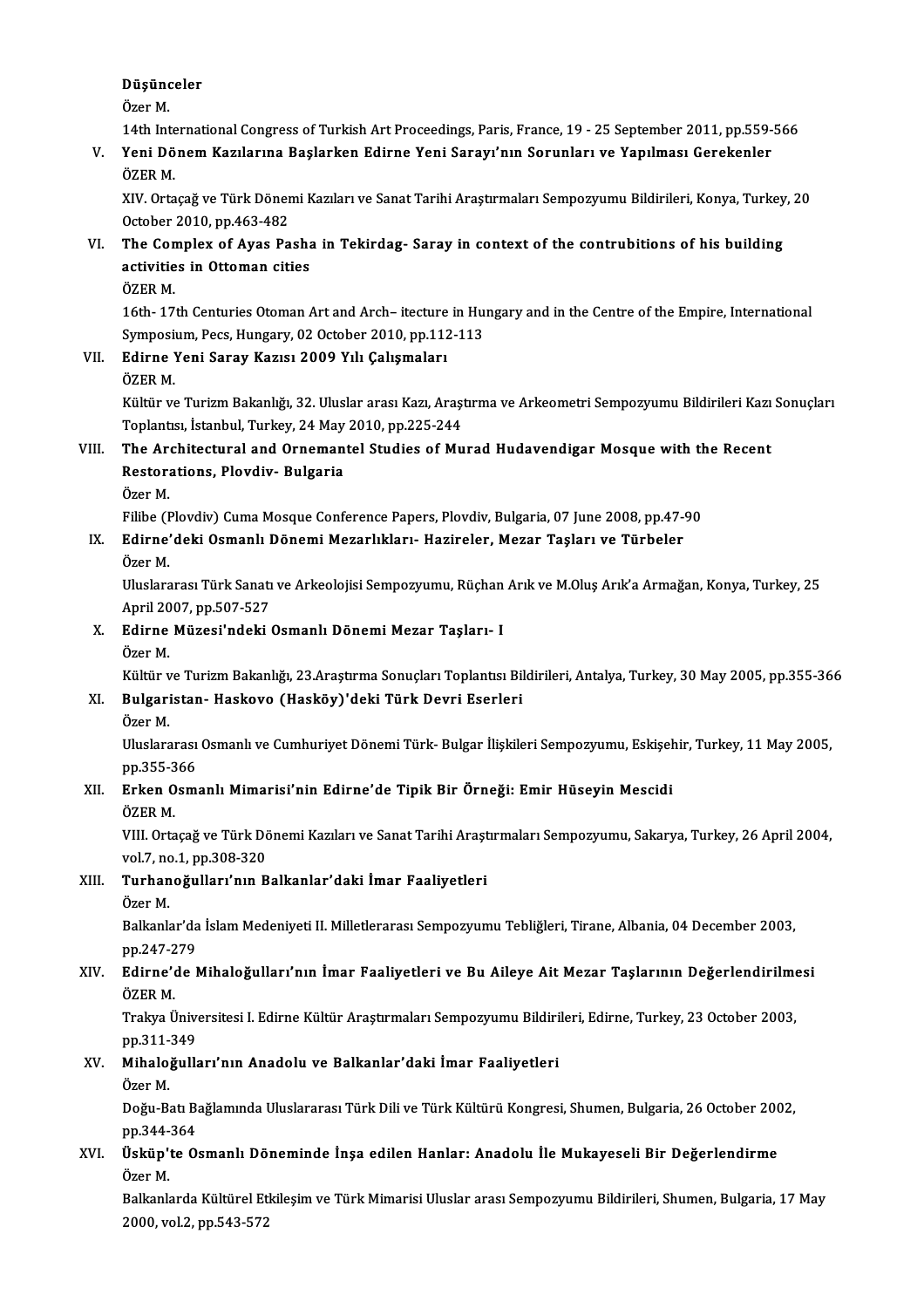# Episodes in the Encyclopedia

- pisodes in the Encyc<br>I. İslam Ansiklopedisi<br>ÖZEP M I. İslam Ansiklopedisi<br>ÖZER M. İsam,pp.502-503,2001 ÖZER M.<br>İsam, pp.502-503, 200<br>II. İslam Ansiklopedisi<br>ÖZEP M
- İsam, pp.<br>İslam Al<br>ÖZER M. İslam Ansiklopeo<br>ÖZER M.<br>İsam, pp.50, 2001<br>Qamanlı İsam, pp 50, 2001

ÖZER M.<br>İsam, pp.!<br>III. **Osmanlı**<br>ÖZER M. Yeni Türkiye Yayınları, pp.309-330, 1999

## Other Publications

ther Publications<br>I. "Osmanlının Kayıp Sarayı: Edirne Devletin Diğer Merkeziydi"<br>ÖZER M Trasis<br>"Osman"<br>ÖZER M. "Osmanlının Kayıp S<br>ÖZER M.<br>Other, pp.80-91, 2017 0ther, pp.80-91, 2017<br>Supported Projects

Supported Projects<br>ÖZER M., Project Supported by Other Official Institutions, Edirne Sarayı Kazısı, 2009 - 2016<br>ÖZER M. Other Supported Projects, Kapuni Sultan Süleymon'ın Masaristan, Zisetren'deki Tü

ÖZER M., Project Supported by Other Official Institutions, Edirne Sarayı Kazısı, 2009 - 2016<br>ÖZER M., Other Supported Projects, Kanuni Sultan Süleyman'ın Macaristan- Zigetvar'daki Türbesinin ve Tespiti ve İhyası<br>Projesi, 2 ÖZER M., Project Sup<br>ÖZER M., Other Suppe<br>Projesi, 2011 - 2015<br>ÖZEP M., Project Sup ÖZER M., Other Supported Projects, Kanuni Sultan Süleyman'ın Macaristan- Zigetvar'daki Türbesinin ve Tespiti ve İhy<br>Projesi, 2011 - 2015<br>ÖZER M., Project Supported by Other Official Institutions, Kırklareli- Demirköy Fatih

Projesi, 2011 - 2015<br>ÖZER M., Project Supported by Other Official Institutions, Kırklareli- Demirköy Fatih Dökümhane Kazısı, 2001 - 2009<br>ÖZER M., Project Supported by Other Official Institutions, Edirne Müzesi'ndeki Osmanl ÖZER<br>ÖZER<br>2004<br>ÖZEP ÖZER M., Project Supported by Other Official Institutions, Edirne Müzesi'ndeki Osmanlı Dönemi Mezar Taşları, 2004<br>2004<br>ÖZER M., Project Supported by Other Official Institutions, Türkiye'nin Sosyal ve Kültürel Tarihi Projes

2004<br>ÖZER M., Project Supported by Other Official Institutions, Türkiye'nin Sosyal ve Kültürel Tarihi Projesi, Türk Kültür<br>Varlıkları Envanteri, Konya- Karaman Bölgesi, 1999 - 2004 ÖZER M., Project Supported by Other Official Institutions, Türkiye'nin Sosyal ve Kültürel Tarihi Projesi, Türk Kültür<br>Varlıkları Envanteri, Konya- Karaman Bölgesi, 1999 - 2004<br>ÖZER M., Project Supported by Other Official I

Varlıkları Envanteri, Kony<br>ÖZER M., Project Support<br>Çalışmaları, 1993 - 1995<br>ÖZEP M., Project Support ÖZER M., Project Supported by Other Official Institutions, Isparta- Atabey, Ertokuş Medresesi Kazı ve Restorasyo<br>Çalışmaları, 1993 - 1995<br>ÖZER M., Project Supported by Other Official Institutions, Konya -Dokuzun Derbent Ha

Çalışmaları, 1993 - 1995<br>ÖZER M., Project Supported by Other Official Institutions, Konya -Dokuzun Derbent Hanı Kazısı ve Restorasyon Çalışmaları Projesi, 1992 - 1994

ÖZER M., Project Supported by Other Official Institutions, Konya- Beyşehir Kubad- Abad Sarayı Kazısı ve Restorasyon<br>Çalışmaları, 1984 - 1992 ÖZER M., Project Supported by Other Official Institutions, Konya- Beyşehir Kubad- Abad Sarayı Kazısı ve Restorasyon<br>Çalışmaları, 1984 - 1992<br>ÖZER M., Project Supported by Other Official Institutions, Antalya- Alanya Kale K

Çalışm<br>ÖZER<br>1989

# Activities in Scientific Journals

Vakıflar Genel Müdürlüğü/Vakıflar Dergisi, Evaluation Committee Member, 2019 - Continues TUUR TERUS III DURENTIR JUURIMUS<br>Vakıflar Genel Müdürlüğü/Vakıflar Dergisi, Evaluation Committee Me<br>TüBA, TÜBA KED, Publication Committee Member, 2014 - Continues<br>Turkish Studies Evaluation Committee Member, 2010 - Continu Vakıflar Genel Müdürlüğü/Vakıflar Dergisi, Evaluation Committee<br>TÜBA, TÜBA KED, Publication Committee Member, 2014 - Continue<br>Turkish Studies, Evaluation Committee Member, 2010 - Continues<br>COMÜ Uluslararası Sosyal Bilimler Turkish Studies, Evaluation Committee Member, 2010 - Continues<br>COMÜ Uluslararası Sosyal Bilimler Dergisi, Evaluation Committee Member, 2018 - 2019 Turkish Studies, Evaluation Committee Member, 2010 - Continues<br>ÇOMÜ Uluslararası Sosyal Bilimler Dergisi, Evaluation Committee Member, 2018 - 2019<br>TRAKYA ÜNİVERSİTESİ BALKAN ARAŞTIRMA ENSTİTÜSÜ DERGİSİ, Evaluation Committe ÇOMÜ Uluslararası Sosyal Bilimler Dergisi, Evaluation Committee Member, 2018 - 2019<br>TRAKYA ÜNİVERSİTESİ BALKAN ARAŞTIRMA ENSTİTÜSÜ DERGİSİ, Evaluation Committee Member, 20<br>Ege Üniversitesi Edebiyat Fakültesi Sanat Tarihi D TRAKYA ÜNIVERSITESI BALKAN ARAŞTIRMA ENSTITÜSÜ DERGISI, Evaluation Committee Member, 201<br>Ege Üniversitesi Edebiyat Fakültesi Sanat Tarihi Dergisi, Evaluation Committee Member, 2010<br>Türk Tarih Kurumu (Balletan Evaluation Co Ege Üniversitesi Edebiyat Fakültesi Sanat Tarihi Dergisi, Evaluation Committee Member, 2016 - 2019<br>Trakya Üniversitesi, Edebiyat Fakültesi Dergisi, Evaluation Committee Member, 2011 - 2019<br>Türk Tarih Kurumu/Belleten, Evalu TÜBA, TÜBA- AR, Evaluation Committee Member, 2014 - 2017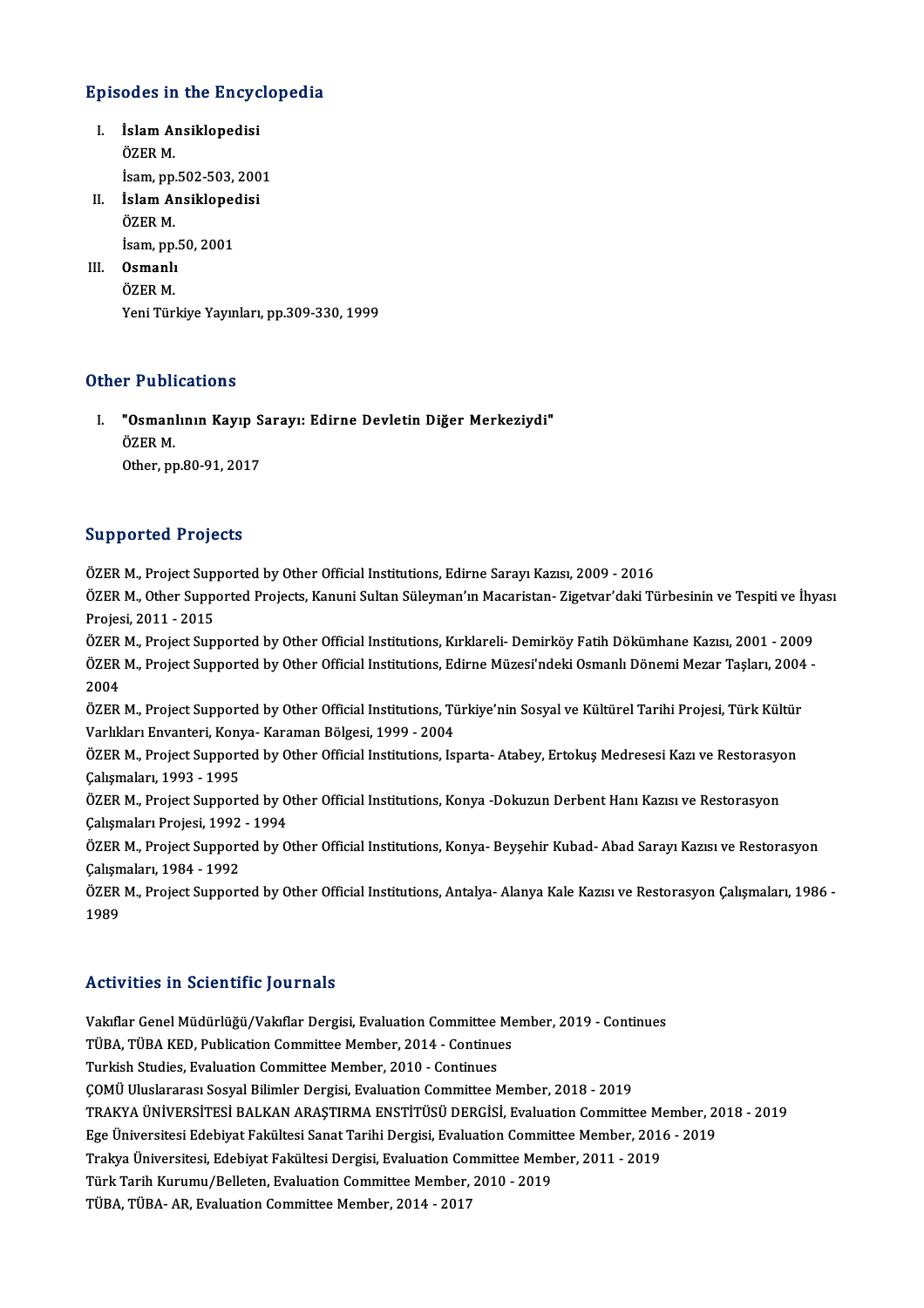## **Scientific Refereeing**

Scientific Refereeing<br>Project Supported by Higher Education Institutions, BAP Research Project, Istanbul Medeniyet University, Turkey,<br>February 2022 Project Support<br>Project Support<br>February 2022<br>PELLETEN, SCLI February 2022<br>BELLETEN, SCI Journal, July 2020 February 2022<br>BELLETEN, SCI Journal, July 2020<br>ege Üniversitesi Sanat Tarihi Dergisi , Other Journals, March 2020<br>Turkish Studies, Other Indeved Journal, March 2020 BELLETEN, SCI Journal, July 2020<br>ege Üniversitesi Sanat Tarihi Dergisi , Other Journals,<br>Turkish Studies, Other Indexed Journal, March 2020<br>Canakkala 18 Mart Üniversitesi Uluslarerası Sesual B ege Üniversitesi Sanat Tarihi Dergisi , Other Journals, March 2020<br>Turkish Studies, Other Indexed Journal, March 2020<br>Çanakkale 18 Mart Üniversitesi Uluslararası Sosyal Bilimler Dergisi, Other Indexed Journal, March 2020<br>T Turkish Studies, Other Indexed Journal, March 202<br>Çanakkale 18 Mart Üniversitesi Uluslararası Sosya<br>TTK Belleten, Other Indexed Journal, March 2020<br>TÜRA KÜLTÜR ENVANTERİ DERÇİSİ, National Saia Çanakkale 18 Mart Üniversitesi Uluslararası Sosyal Bilimler Dergisi, Other Indexed Journal<br>TTK Belleten, Other Indexed Journal, March 2020<br>TÜBA KÜLTÜR ENVANTERİ DERGİSİ, National Scientific Refreed Journal, November 2019<br>T TTK Belleten, Other Indexed Journal, March 2020<br>TÜBA KÜLTÜR ENVANTERİ DERGİSİ, National Scientific Refreed Jour<br>Türk Dünyası Araştırmaları Dergisi, Other Journals, November 2019<br>VAKIELAR DERGİSİ, National Scientific Refree TÜBA KÜLTÜR ENVANTERİ DERGİSİ, National Scientific Refreed Journa<br>Türk Dünyası Araştırmaları Dergisi, Other Journals, November 2019<br>VAKIFLAR DERGİSİ, National Scientific Refreed Journal, October 2019<br>TTK Belletan, Other In Türk Dünyası Araştırmaları Dergisi, Other Journals,<br>VAKIFLAR DERGİSİ, National Scientific Refreed Jour<br>TTK Belleten, Other Indexed Journal, October 2019<br>TRAKVA ÜNİVERSİTESİ EDERİVAT FAKÜL TESİ DER VAKIFLAR DERGİSİ, National Scientific Refreed Journal, October 2019<br>TTK Belleten, Other Indexed Journal, October 2019<br>TRAKYA ÜNİVERSİTESİ EDEBİYAT FAKÜLTESİ DERGİSİ, National Scientific Refreed Journal, October 2019<br>KARADE TTK Belleten, Other Indexed Journal, October 2019<br>TRAKYA ÜNİVERSİTESİ EDEBİYAT FAKÜLTESİ DERGİSİ, National Scientific Refreed Jo<br>KARADENİZ İNCELEMELERİ DERGİSİ, National Scientific Refreed Journal, June 2019<br>VAKIELAR DERGİ TRAKYA ÜNİVERSİTESİ EDEBİYAT FAKÜLTESİ DERGİSİ, National SARADENİZ İNCELEMELERİ DERGİSİ, National Scientific Refreed Journal,<br>VAKIFLAR DERGİSİ, National Scientific Refreed Journal, May 2019<br>Akdaniz Üniversitesi İnsani Bili KARADENİZ İNCELEMELERİ DERGİSİ, National Scientific Refreed Journal, June 2019<br>VAKIFLAR DERGİSİ, National Scientific Refreed Journal, May 2019<br>Akdeniz Üniversitesi İnsani Bilimler Dergisi, Other Indexed Journal, November 2 VAKIFLAR DERGİSİ, National Scientific Refreed Journal, May 2019<br>Akdeniz Üniversitesi İnsani Bilimler Dergisi, Other Indexed Journal, November 2018<br>Project Supported by Higher Education Institutions, BAP Research Project, I Akdeniz Üniversit<br>Project Supporte<br>November 2018<br>COMÜ Uluslarara ÇOMÜ Uluslararası Sosyal Bilimler Dergisi, Other Indexed Journal, October 2018 November 2018<br>ÇOMÜ Uluslararası Sosyal Bilimler Dergisi, Other Indexed Journal, October 2018<br>TRAKYA ÜNİVERSİTESİ BALKAN ARAŞTIRMA ENSTİTÜSÜ DERGİSİ, National Scientific Refreed Journal, July 2018<br>Tralara Üniversitesi Edebi ÇOMÜ Uluslararası Sosyal Bilimler Dergisi, Other Indexed Journal, October 2018<br>TRAKYA ÜNIVERSİTESİ BALKAN ARAŞTIRMA ENSTİTÜSÜ DERGİSİ, National Scientific Refree<br>Trakya Üniversitesi Edebiyat Fakültesi Dergisi, National Sci TRAKYA ÜNİVERSİTESİ BALKAN ARAŞTIRMA ENSTİTÜSÜ DERGİSİ, National Scientific Refreed Journal, July 2018<br>Trakya Üniversitesi Edebiyat Fakültesi Dergisi, National Scientific Refreed Journal, July 2018<br>TÜBİTAK International Bi Trakya Üniversitesi Edebiyat Fakültesi Dergisi, National Scientific Refreed J<br>TÜBİTAK International Bilateral Joint Cooperation Program Project, Deutch<br>Research, BMBF IntenC Program, Hacettepe University, Turkey, June 2018 TÜBİTAK International Bilateral Joint Cooperation Program Project, Deutchland The Federal Ministry of Education and<br>Research, BMBF IntenC Program, Hacettepe University, Turkey, June 2018<br>TÜBİTAK International Bilateral Joi Research, BMBF IntenC Program, Hacettepe University, Turkey, June 2018<br>TÜBİTAK International Bilateral Joint Cooperation Program Project, Deutchland The Fe<br>Research, BMBF Bilateral Cooperation Program, Ankara University, T TÜBİTAK International Bilateral Joint Cooperation Program Project, Deutchland The Federal Ministry of Education and<br>Research, BMBF Bilateral Cooperation Program, Ankara University, Turkey, June 2018<br>TÜBİTAK International B Research, BMBF Bilateral Cooperation Program, Ankara University, Turkey, June 2018<br>TÜBİTAK International Bilateral Joint Cooperation Program Project, Deutchland The Fed<br>Research, BMBF Bilateral Cooperation Program, Anadolu TÜBİTAK International Bilateral Joint Cooperation Program Pro<br>Research, BMBF Bilateral Cooperation Program, Anadolu Unive<br>Project Supported by Higher Education Institutions, May 2017<br>Project Supported by Higher Education I Research, BMBF Bilateral Cooperation Program, Anadolu Unive<br>Project Supported by Higher Education Institutions, May 2017<br>Project Supported by Higher Education Institutions, May 2017<br>Free Universitesi Sanat Tarihi Dergisi, Project Supported by Higher Education Institutions, May 2017<br>Ege Üniversitesi Sanat Tarihi Dergisi, National Scientific Refreed Journal, April 2016 Project Supported by Higher Education Institutions, May 2017<br>Ege Üniversitesi Sanat Tarihi Dergisi, National Scientific Refreed Journal, April 2016<br>Uludağ Üniversitesi Fen-Edebiyat Fakültesi Dergisi, National Scientific Re Ege Üniversitesi Sanat Tarihi Dergisi, National Scientific Refreed<br>Uludağ Üniversitesi Fen-Edebiyat Fakültesi Dergisi, National Sci<br>Project Supported by Higher Education Institutions, June 2015<br>Fee Üniversitesi Sanat Tarih Uludağ Üniversitesi Fen-Edebiyat Fakültesi Dergisi, National Scientific Refreed Journ<br>Project Supported by Higher Education Institutions, June 2015<br>Ege Üniversitesi Sanat Tarihi Dergisi, National Scientific Refreed Journal Project Supported by Higher Education Institutions, June 2015<br>Ege Üniversitesi Sanat Tarihi Dergisi, National Scientific Refreed Journal, May 2015<br>TUBA-AR, Other Indexed Journal, January 2015 Ege Üniversitesi Sanat Tarihi Dergisi, National Scientific Refreed Journal, May 2015<br>TUBA-AR, Other Indexed Journal, January 2015<br>Trakya Üniversitesi Edebiyat Fakültesi Dergisi, National Scientific Refreed Journal, July 20 TUBA-AR, Other Indexed Journal, January 2015<br>Trakya Üniversitesi Edebiyat Fakültesi Dergisi, National Scien<br>TTK Belleten, National Scientific Refreed Journal, April 2014<br>TTK Belleten, National Scientific Refreed Journal, M Trakya Üniversitesi Edebiyat Fakültesi Dergisi, National Scienti<br>TTK Belleten, National Scientific Refreed Journal, April 2014<br>TTK Belleten, National Scientific Refreed Journal, March 2010<br>Preject Supperted by Hisber Educa TTK Belleten, National Scientific Refreed Journal, April 2014<br>TTK Belleten, National Scientific Refreed Journal, March 2010<br>Project Supported by Higher Education Institutions, October 2009

## Scientific Consultations

Scie**ntific Consultations**<br>Vakıflar Genel Müdürlüğü/Babaeski Cedid Ali Paşa Camii Restorasyonu, Other, Istanbul Medeniyet University, Faculty Of<br>Arts And Humanities, Art History, Turkey, 2019, 2020 SSTSANDHUMANITIES<br>Vakıflar Genel Müdürlüğü/Babaeski Cedid Ali Paşa Cam<br>Arts And Humanities, Art History , Turkey, 2018 - 2020<br>Kosaali (Körfer Balediyesi Haraka Kalasi Bastarasyony) Vakıflar Genel Müdürlüğü/Babaeski Cedid Ali Paşa Camii Restorasyonu, Other, Istanbul Medeniyet University, Faculty Of<br>Arts And Humanities, Art History , Turkey, 2018 - 2020<br>Kocaeli/Körfez Belediyesi-Hereke Kalesi Restorasy

Arts And Humanities, Art History , Turkey, 2018 - 2020<br>Kocaeli/Körfez Belediyesi-Hereke Kalesi Restorasyonu, Other, Bahcesehir University, Faculty Of Architecture And Design,<br>Department Of Architecture, Turkey, 2014 - 2017

İBB/Bulgaristan-Filibe Hüdavendigar Camii restorasyonu, Other, Trakya University, Fen - Edebiyat Fakültesi, Sanat Tarihi,Turkey,2006 -2008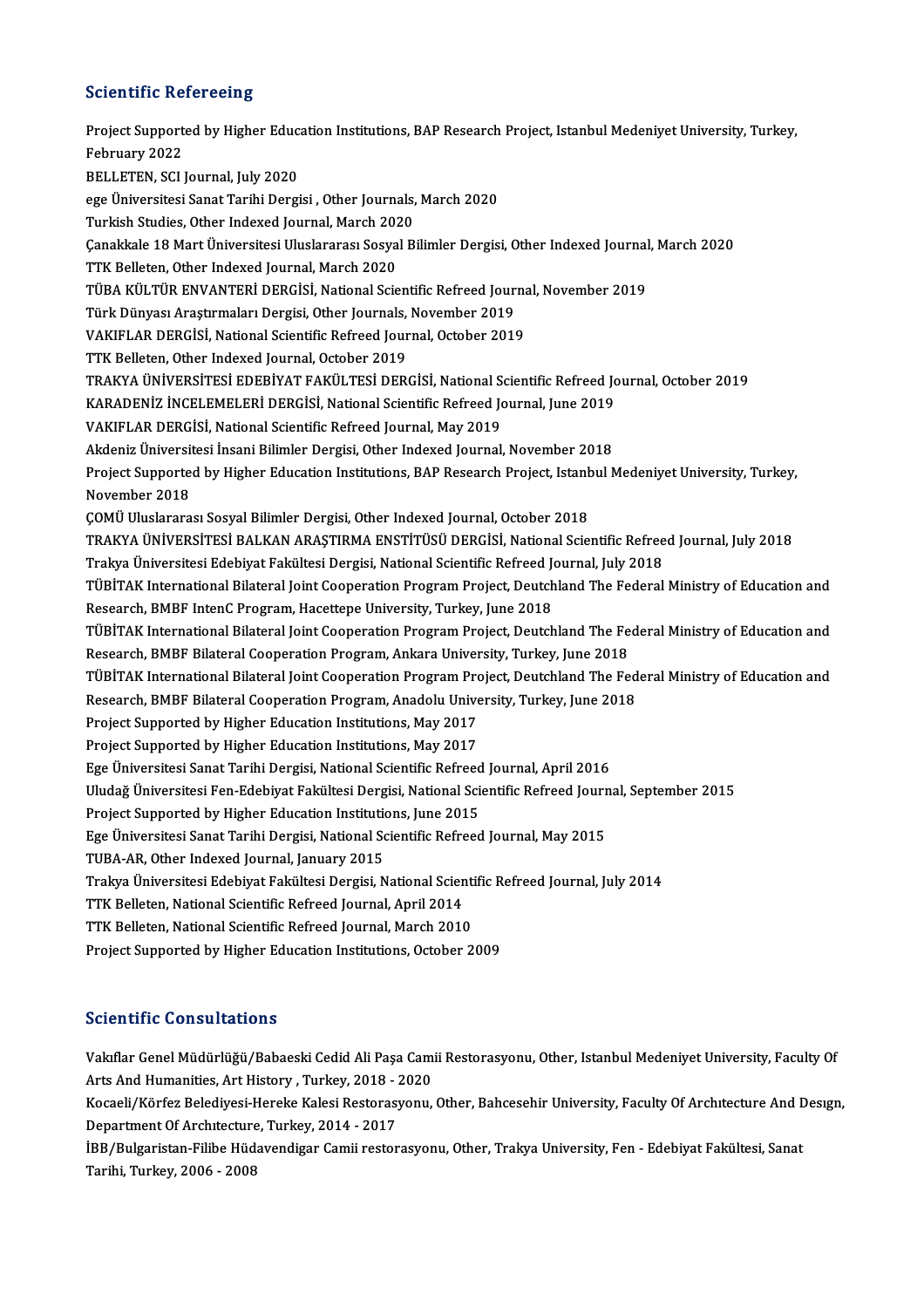### **Edit Congress and Symposium Activities**

Edit Congress and Symposium Activities<br>Türkiye Yazarlar Birliği Konya Şubesi, Invited Speaker, Konya, Turkey, 2019<br>22 Huckrenes: Ortagež ve Türk Dönemi Karıları ve Sanat Teribi Arastırmala 2016 3011§1 000 dira bij in poorum Trocrvicios<br>Türkiye Yazarlar Birliği Konya Şubesi, Invited Speaker, Konya, Turkey, 2019<br>2018 Türki<mark>y</mark><br>22. Ulı<br>2018 22. Uluslararası Ortaçağ ve Türk Dönemi Kazıları ve Sanat Tarihi Araştırmaları Sempozyumu, Attendee, İstanbul, Turkey<br>2018<br>21.Uluslararası Ortaçağ ve Türk Dönemi Kazıları ve Sanat Tarihi Araştırmaları Sempozyumu, Attendee, 2018<br>21.Uluslararası Ortaçağ ve Türk Dönemi Kazıları ve Sanat Tarihi Araştırmaları Sempozyumu, Attendee, Antalya, Turkey,<br>2017 21.Uluslararası Ortaçağ ve Türk Dönemi Kazıları ve Sanat Tarihi Araştırmaları Sempozyumu, Attendee, Antalya, Turkey,<br>2017<br>20. Uluslararası Ortaçağ Türk Dönemi Kazıları ve Sanat Tarihi Araştırmaları Sempozyumu, (02- 05 Kası 2017<br>20. Uluslararası Ortaçağ Türk Dönemi Kazıl<br>Session Moderator, Sakarya, Turkey, 2016<br>20. Uluslararası Ortasağ Türk Dönemi Kazıl 20. Uluslararası Ortaçağ Türk Dönemi Kazıları ve Sanat Tarihi Araştırmaları Sempozyumu, (02- 05 Kasım 2016, Sakarya)<br>Session Moderator, Sakarya, Turkey, 2016<br>20. Uluslararası Ortaçağ Türk Dönemi Kazıları ve Sanat Tarihi Ar Session Moderator, Sakarya, Turkey, 2016<br>20. Uluslararası Ortaçağ Türk Dönemi Kazıları ve Sanat Tarihi Araştırmaları Sempozyumu (02- 05 Kasım 2016 Sakarya),<br>Attendee, Sakarya, Turkey, 2016 Beyoğlu Belediyesi Antika Festivali Söyleşileri, Invited Speaker, İstanbul, Turkey, 2016 Attendee, Sakarya, Turkey, 2016<br>Beyoğlu Belediyesi Antika Festivali Söyleşileri, Invited Speaker, İstanbul, Turkey, 2016<br>38. Uluslararası Kazı, Araştırma ve Arkeometri Sempozyumu (23- 27 Mayıs 2016, Edirne), Attendee, Edir Beyoğ<br>38. Uli<br>2016<br>Karab 38. Uluslararası Kazı, Araştırma ve Arkeometri Sempozyumu (23- 27 Mayıs 2016, Edirne), Attendee, Edirne, Turke<br>2016<br>Karabük Üniversitesi, Edebiyat Fakültesi 3. Arkeoloji ve Sanat Günleri, Konferans Dizisi, Invited Speaker, 2016<br>Karabük Üniversitesi, Edebiyat Fakültesi 3. Arkeoloji ve Sanat Günleri, Konferans Dizisi, Invited Speaker, Karabük,<br>Turkey, 2016 Karabük Üniversitesi, Edebiyat Fakültesi 3. Arkeoloji ve Sanat Günleri, Konferans Dizisi, Invited<br>Turkey, 2016<br>Uluslararası Saraybosna Kitap Fuarı, Invited Speaker, Sarajevo, Bosnia And Herzegovina, 2016<br><sup>27. Uluslararası </sup> Turkey, 2016<br>Uluslararası Saraybosna Kitap Fuarı, Invited Speaker, Sarajevo, Bosnia And Herzegovina, 2016<br>37. Uluslararası Kazı, Araştırma ve Arkeometri Sempozyumu, Attendee, Erzurum, Turkey, 2015<br>YVIII. Ortasağ ve Türk Dö Uluslararası Saraybosna Kitap Fuarı, Invited Speaker, Sarajevo, Bosnia And Herzegovina, 2016<br>37. Uluslararası Kazı, Araştırma ve Arkeometri Sempozyumu, Attendee, Erzurum, Turkey, 2015<br>XVIII. Ortaçağ ve Türk Dönemi Kazıları 37. Uluslararası Kazı, Araştırma ve Arkeometri Sempozyumu, Attendee, Erzurum, Turkey, 2015<br>XVIII. Ortaçağ ve Türk Dönemi Kazıları ve Sanat Tarihi Araştırmaları Sempozyumu, Attendee, Ayd<br>36. Uluslararası Kazı, Araştırma ve XVIII. Ortaçağ ve Türk Dönemi Kazıları ve Sanat Tarihi Araştırmaları Sempozyumu, Attendee, Aydın, Turkey, 2014<br>36. Uluslararası Kazı, Araştırma ve Arkeometri Sempozyumu, Attendee, Gaziantep, Turkey, 2014<br>XVII. Ortaçağ-Türk 36. Uluslararası Kazı, Araştırma ve Arkeometri Sempozyumu, Attendee, Gaziantep, Turkey, 2014<br>XVII. Ortaçağ-Türk Dönemi Kazıları ve Sanat Tarihi Araştırmaları Sempozyumu, Attendee, İstanbul, Turkey, 2013<br>35. Uluslararası Ka XVII. Ortaçağ-Türk Dönemi Kazıları ve Sanat Tarihi Araştırmaları Sempozyumu, Attendee, İstal<br>35. Uluslararası Kazı, Araştırma ve Arkeometri Sempozyumu, Attendee, Muğla, Turkey, 2013<br>34. Uluslararası Kazı, Araştırma ve Arke 35. Uluslararası Kazı, Araştırma ve Arkeometri Sempozyumu, Attendee,<br>34. Uluslararası Kazı, Araştırma ve Arkeometri Sempozyumu, Attendee,<br>14. Uluslararası Türk Sanatları Kongresi, Attendee, Paris, France, 2011<br><sup>22. Uluslar</sup> 34. Uluslararası Kazı, Araştırma ve Arkeometri Sempozyumu, Attendee, Çorum, Turkey, 2012<br>14. Uluslararası Türk Sanatları Kongresi, Attendee, Paris, France, 2011<br>33. Uluslararası Kazı, Araştırma ve Arkeometri Sempozyumu, At 14. Uluslararası Türk Sanatları Kongresi, Attendee, Paris, France, 2011<br>33. Uluslararası Kazı, Araştırma ve Arkeometri Sempozyumu, Attendee, Malatya, Turkey, 2011<br>32. Uluslararası Kazı, Araştırma ve Arkeometri Sempozyumu, 33. Uluslararası Kazı, Araştırma ve Arkeometri Sempozyumu, Attendee, Malatya, Turk<br>32. Uluslararası Kazı, Araştırma ve Arkeometri Sempozyumu, Attendee, İstanbul, Turk<br>Uluslararası Türk Sanatı ve Arkeolojisi Sempozyumu, Att 32. Uluslararası Kazı, Araştırma ve Arkeometri Sempozyumu, Attendee, İstanbul, Turkey, 2010<br>Uluslararası Türk Sanatı ve Arkeolojisi Sempozyumu, Attendee, Konya, Turkey, 2007<br>VIII. Ortaçağ ve Türk Dönemi Kazı ve Sanat Tarih Uluslararası Türk Sanatı ve Arkeolojisi Sempozyumu, Attendee, Konya, Turkey, 2007<br>III. Ortaçağ ve Türk Dönemi Kazı ve Sanat Tarihi Araştırmaları Sempozyumu, Attendee, Sakarya, Turkey, 200<br>II. Balkanlar'da İslam Medeniyeti VIII. Ortaçağ ve Türk Dönemi Kazı ve Sanat Tarihi Araştırmaları Sempozyumu, Attendee, Sakarya, Turkey, 2005<br>II. Balkanlar'da İslam Medeniyeti Sempozyumu, Attendee, Tiranë, Albania, 2003<br>Balkanlarda Kültürel Etkileşim ve Tü

### Scholarships

Max von Berchem Vakfı, Türk Sanatı Araştırmaları, Official Institutions of Foreign Countries, 1999 - 1999 Denotat Birrpe<br>Max von Berchem Vakfı, Türk Sanatı Araştırmaları, Official Institutions of Foreign Countries, 1999 - 1999<br>Makedonya'daki Osmanlı Mimarisi ve Şehirleri Üzerine Araştırma Bursu, Official Institutions of Foreig Max v<br>Makec<br>1995

# 1995<br>Visual Activities

ÖZERM.,Documentary,2014 -2016 VISAAF FISERVICES<br>ÖZER M., Documentary, 2014 - 2016<br>ÖZEP M., Edirne Sarayı, Documentary, 2013 - 2014<br>ÖZEP M., TV Show, 2010 - 2010 ÖZER M., Documentary, 2014 - 2<br>Özer M., Edirne Sarayı, Documen<br>ÖZER M., TV Show, 2010 - 2010<br>ÖZEP M. Documentary, 2009 - 2 Özer M., Edirne Sarayı, Documentary,<br>ÖZER M., TV Show, 2010 - 2010<br>ÖZER M., Documentary, 2009 - 2009<br>ÖZER M., Badie Brogram, 2009 - 2009 ÖZER M., TV Show, 2010 - 2010<br>ÖZER M., Documentary, 2009 - 2009<br>ÖZER M., Radio Program, 2009 - 2009<br>ÖZER M. Documentary, 2007 - 2007 ÖZER M., Documentary, 2009 - 2009<br>ÖZER M., Radio Program, 2009 - 2009<br>ÖZER M., Documentary, 2007 - 2007<br>ÖZEP M. Documentary, 2006 - 2006 ÖZER M., Radio Program, 2009 - 2009<br>ÖZER M., Documentary, 2007 - 2007<br>ÖZER M., Documentary, 2006 - 2006

# ÖZER M., Documentary, 2006 - 2006<br>Non Academic Experience